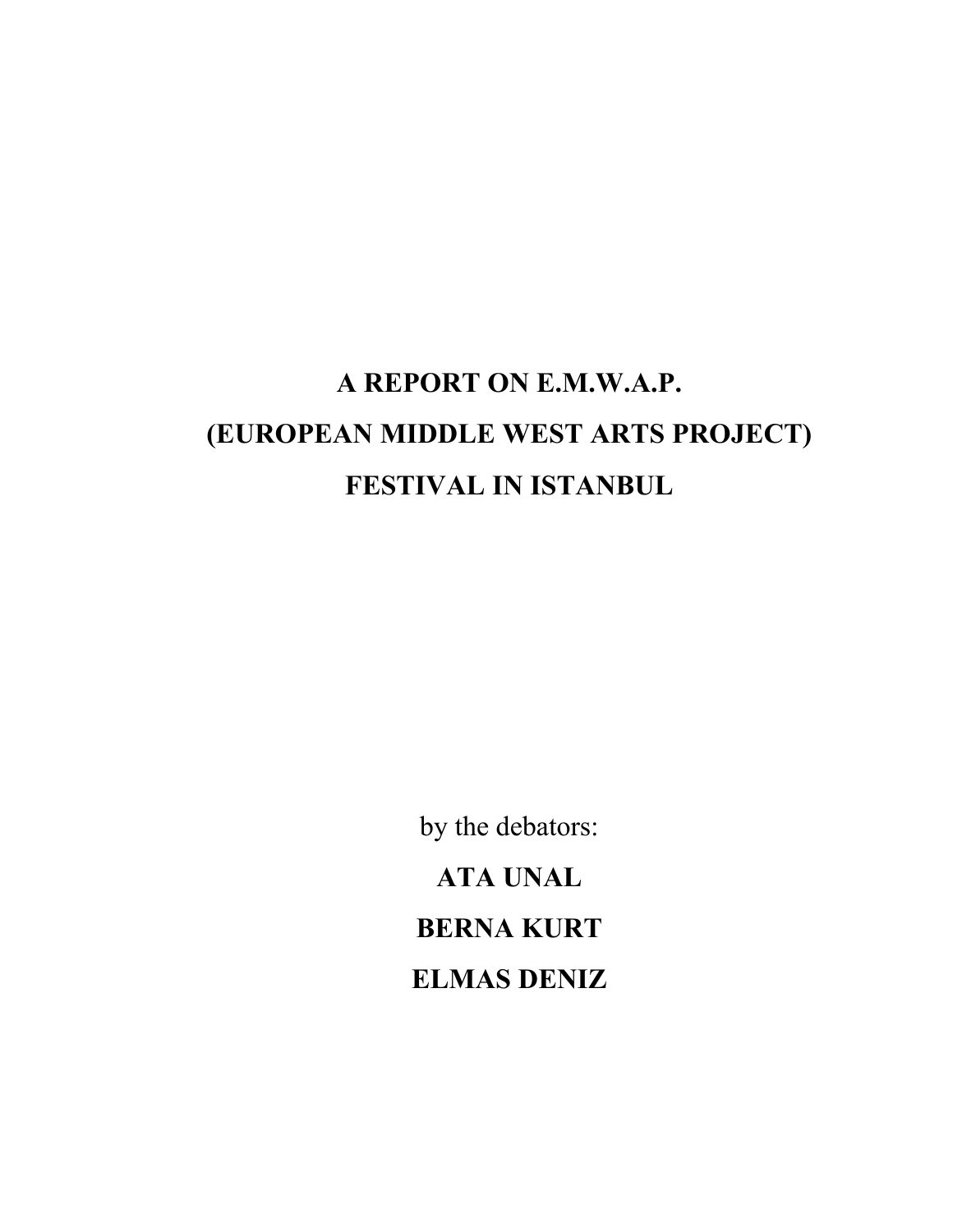### **Thoughts and Evaluations on E.M.W.A.P (European Middle West Arts Project) Festival**

### **by Ata Ünal**

European Middle West Arts Project,as we can see through our perspectives of mere spectators and and "debaters", is a project driven by both a conceptual and pragmatic approach and motive, closely related to a kind of research of the creative process of the artists from various disciplines and backgrounds. From its brief documents we see that it had passed through a number phases prior to its presentation within the framework of a festival in Istanbul between March 17 and April 5, 2015. These phases are stated to include Research and Production followed by the Presentation of which the festival in Istanbul comprises a leg. Besides incorporating artists from diverse backgrounds, meaning various disciplines, different countries, and different styles and different approaches to their craft and art, EMWAP involves a number of partners and supporters from different countries, holding the quality of a true European project; multiculturality, multidisciplinary, multi approach at work!

The project and the festival invoke interesting implications through coining the term "European Middle West" in its name, as a response to the associations, engagements and preconceptions of the cliche of "Middle East". It was defined as "a hybrid space between East and West". In this sense, actually it also implies through terminological subtle manifestation the need for closer and more frequent contact, true communication, artistic dialogue, collaboration and partnership without borders of anykind, support for creative process and promotion of hybridity of all kinds which supports and enriches the artistic process and product. In this regard, EMWAP tries to create a medium as a project and facilitate all these as a festival.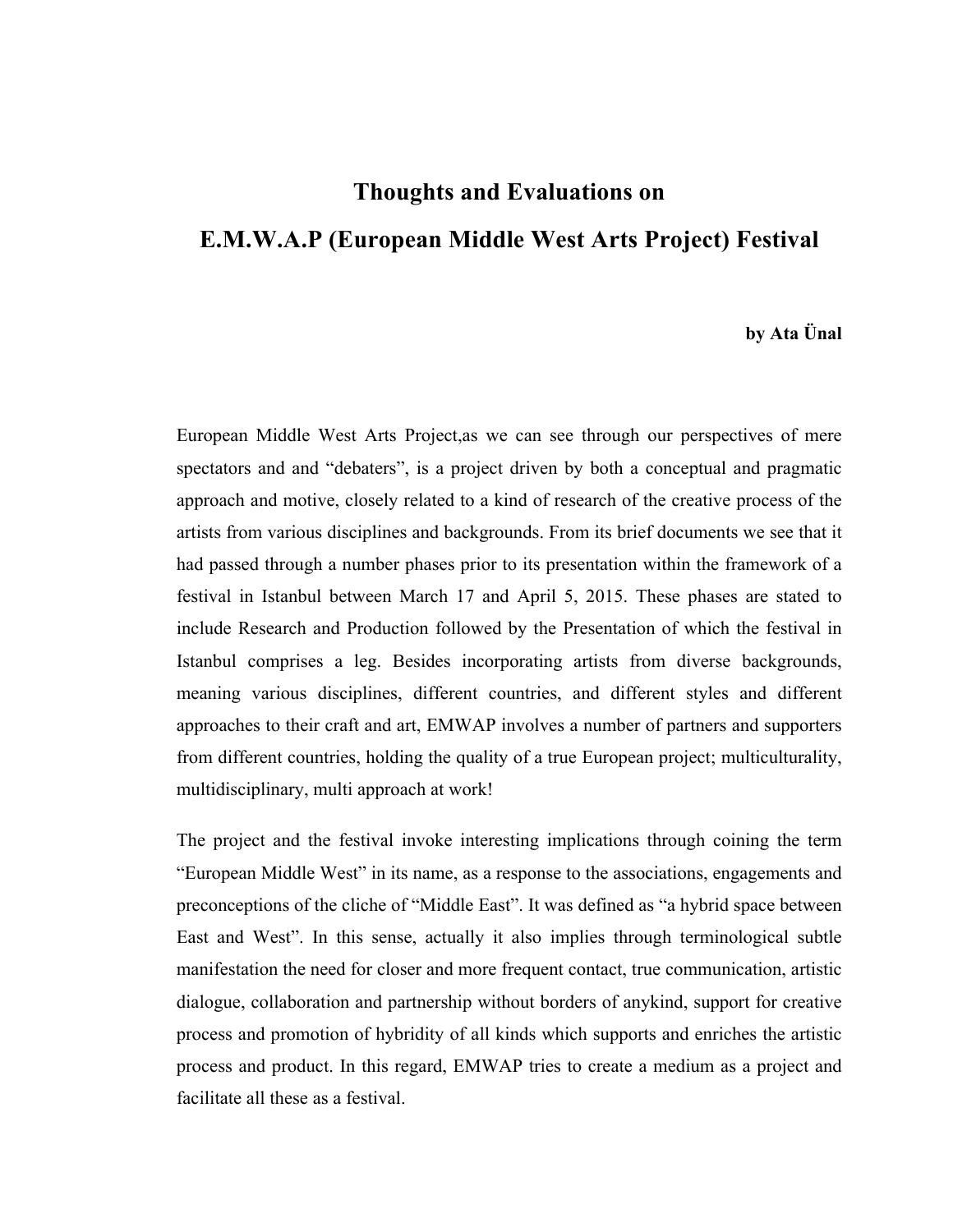As an addition to the festival, and as a layer with the intention of providing an informative medium between the audience, debaters and the artists about the creative processes behind the works in the festival,a debate / aftertalk held after each performance. These debates were also intended to provide a perspective for critical evaluation and diverse observation possibilities for the audience, the debaters and even the artists towards the works. Also these aftertalks / debates served as an observation, research and evaluation basis on the preliminarily declared approaches of the project, mentioned in the conceptual framework of the festival.

Before moving further, some words on the double terminology I used above: The people who are in charge of the festival's production and management used the word 'debate' mostly and 'aftertalk' less frequently, in their intoductory documents and conceptual framework, for the talks we carried out after the performances. Though both words imply coinciding functions within the context of what we did after the performances, they also have diverse connotations or implications. So I must mention in advance that, what we did can be considered as aftertalks in terms of format regarding its immediate following of the performance and its taking place in the same venue with the performance, involving both the artists and the audience. They can also qualify as debates in terms of content and context regarding the interest not only in the visible product on stage or in the performance realm but also in the creative process and the background conceptual and pragmatic associations and relations and production phases and their effects on the artistic product. So apart from the terminology preferences, what we did can actually be regarded as conversations with the intention of a kind of artistic research with the artists and the audience. So I will also use both words through out the document, but will mostly prefer to use the word debate, as written in the conceptual framework document, as a debater.

Since a main objective of the debates was a kind of artistic research within the conceptual framework of the EMWAP Festival, as mentioned above, it is decided to constitute a debate team which is able to emcompass the interdisciplinary and hybrid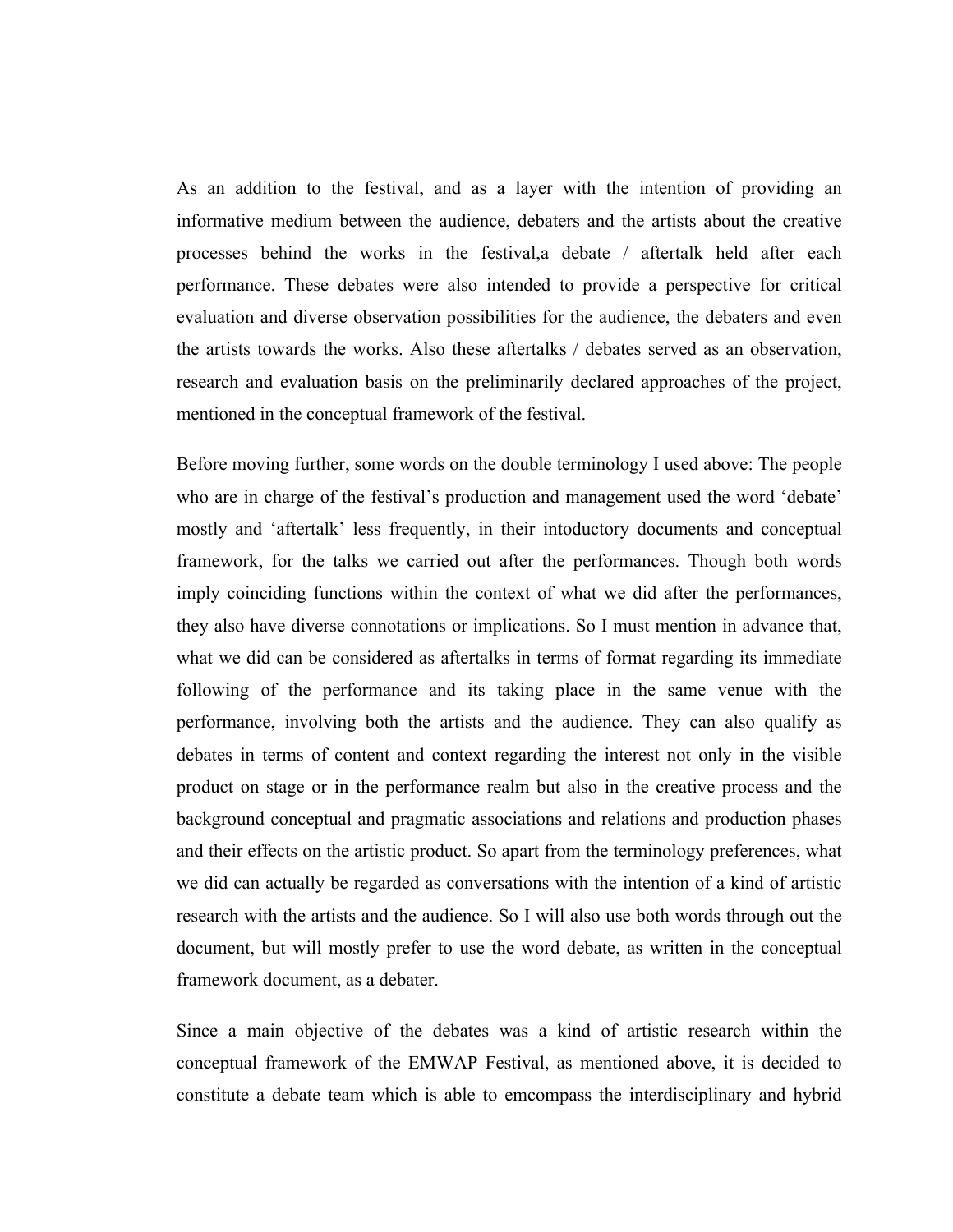characteristics of the works presented. So three artist and/or scholars from different backgrounds,namely theater & performance, dance & performance and visual arts were assigned as 'fixed' debaters, whom served as debaters for all of the aftertalks after the performances. Also an additional debater who only involved in a specific performance's debate, joined the fixed team as a 'specialised debater'. This extra debater, who changes for each performance, was an artist, academic or a researcher from the field or discipline which that specific performance is considered to mainly include the characteristics of and/or a person who is familiar with the work or the artists' prior works.

Below are the names and fields of work of all the debaters. The titles of the performances of which the specialized debaters actively participated in the aftertalks are also mentioned.

#### Fixed Debaters

Elmas Deniz, Visual Arts

Berna Kurt, Dance & Performance

Ata Ünal, Theater & Perfornance

#### Specialized Debaters

Deniz Gul, Visual Arts (Curating Space)

Zeynep Gunsur Yuceil, Dance & Performance (Schwalbe Cheats)

Bengi Bugay, Sceneography, Stage Design (Autonomous Scenography)

Gurur Ertem, Dance & Performance (We Need to Move Urgently)

Basak Ozdogan, Scenography, Stage Design (Holy Holy Holy)

Pieter Verstrate, Theater (Shrapnel: 34 Fragments of a Massacre)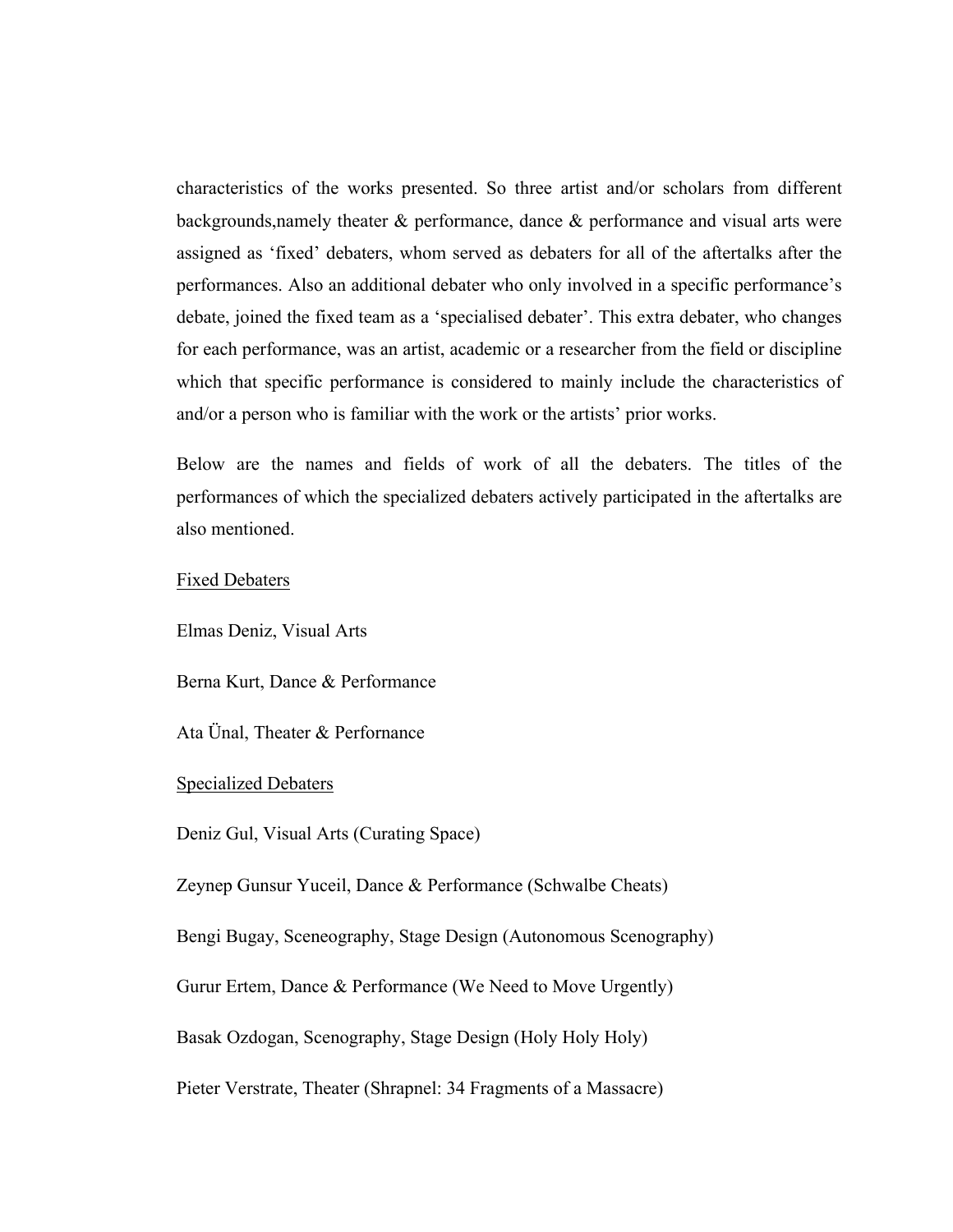So this approach and the people chosen for the aftertalks as debaters, were a consequence of the issues and topics at stake mentioned in the motives of the EMWAP and the EMWAP Festival. I must mention that the debaters, specially the fixed ones, also served as facilitators of the aftertalks, and mediators between the artists, audience and the debaters themselves for an intended productive conversation and also in triggering a sort of moderated brain storming on the subject matters, their associations, other issues inspired by or related to the discussions.

As can be seen above, six aftertalks took place after six works presented in the EMWAP Festival. The debates were carried out in English and Turkish, with a consecutive translation to and from both languages, mostly by the debaters. I also functioned as the facilitator/ moderator of the debates, initiating them, doing the introductions, asking the triggering questions to the artists, other debaters and the audience, and wrapping up at the end.

These post performance debates approximately lasted between 45-120 minutes, mostly determined by the active participation of the audience.

One point that we should not omit to mention is that, before every performance the permanent debater team had a brief introductory meeting with the guest speaker (or the 'specialised debater')for that specific work, sometimes including the artist(s) where possible. These meeting helped getting familiar with eachother, having a preliminary information on the production and creative process of the artists, and exchange views on how to conduct the after talk congruent to the nature of that performance, will of the artists, and the intended function of the debates. That was not always an easy to reach aggrement.

The immediacy of this confrontation actually did not always allow to follow the rough path aggreed upon before the performances, but enriched and diversified the debates with the spontaneous and improvisational character of the conversation. So this presented the opportunity to invoke different associations and inspirations besides the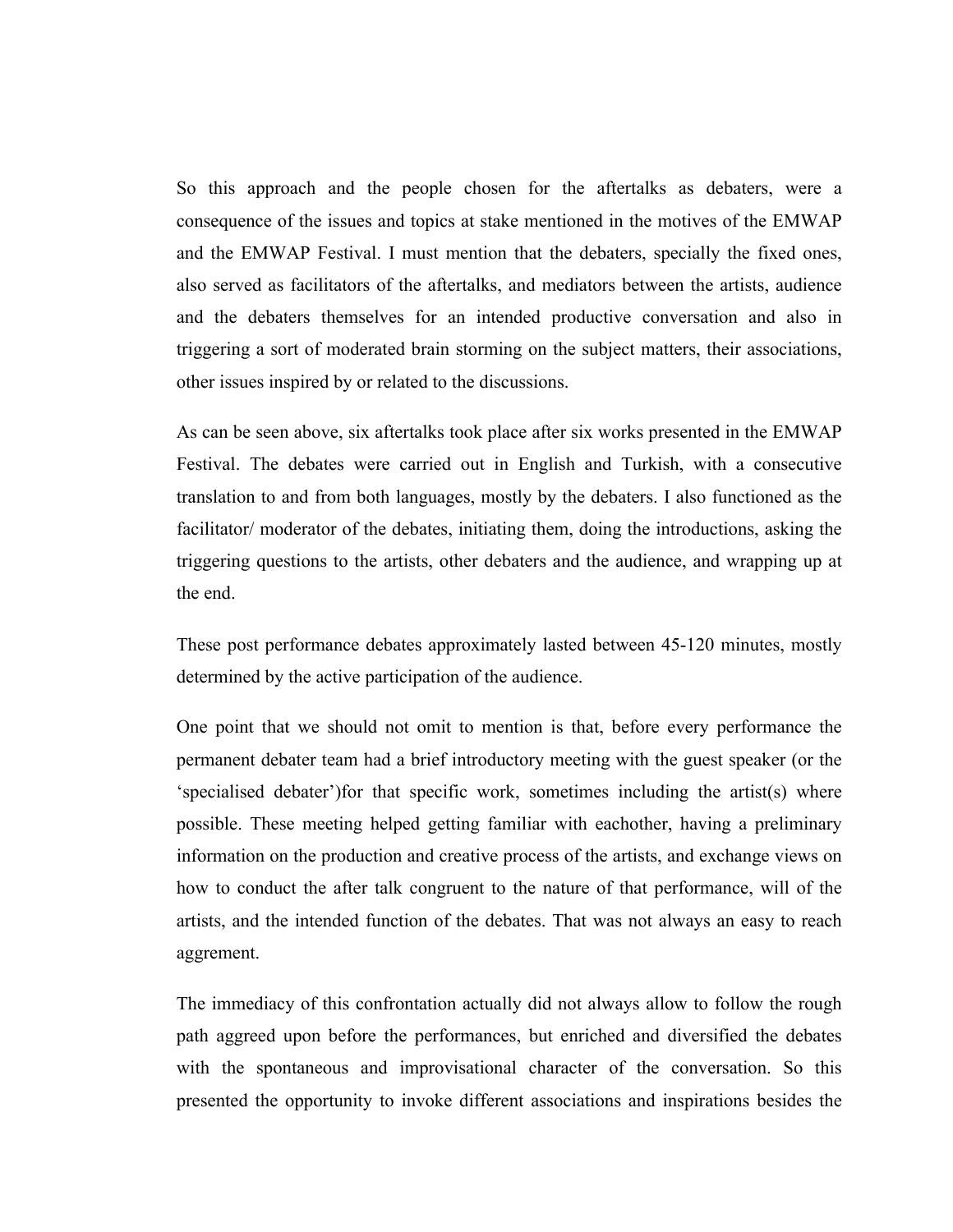predeclared central notions of the festival. The readers of this document might observe the traces among the three different parts, penned seperately by the three fixed debaters.

The works which took place in EMWAP were produced in the last two years, with the collaboration of four production partners, many artists from diverse backgrounds, different countries of origin and / or residency, various disciplines, different cultures and approaches. As the effects and consequences of this kind of collaboration, diversification and working culture would probably be visible and identified in the resulting productions, the primary notions of the EMWAP Festival were declared to be 'Variability' and 'Hybridity' which bring 'uncertanity', versatility', adaptation, flexibility, diversity, mobiltiy, participation, local/global oximoron relationship along with them. The above notions were to be considered not only for the content, context or form of the works themselves but also the position and status of the artists and production modes and facilities they operated in. We must add that also the profiles of the debaters from different disciplines, bacgrounds, ages and artistic approaches contributed to elaborating on these notions by adding another layer to addressing the issues with the catalyst effect of an actively participating audience in the debates.

This project focuses clearly on the contemporary European art scene and on the migration movements that are active within that scene; not by approaching it from a social point of view, but according to a contemporary vision on interculturality taking the influence of the modern nomadic status on the artist as its main focus.

#### **Curating Space (Erki De Vries, Pieter Huybrechts, Kris Delacourt)**

Curating Space presented as an exhibition and a performance actually resides more on the side of a performative installation, I would call. It is simply an installation of frames and frame like objects, supported by a sound installation and reflected photographs taken in advance mostly in Istanbul and photographs taken during the exhibition, during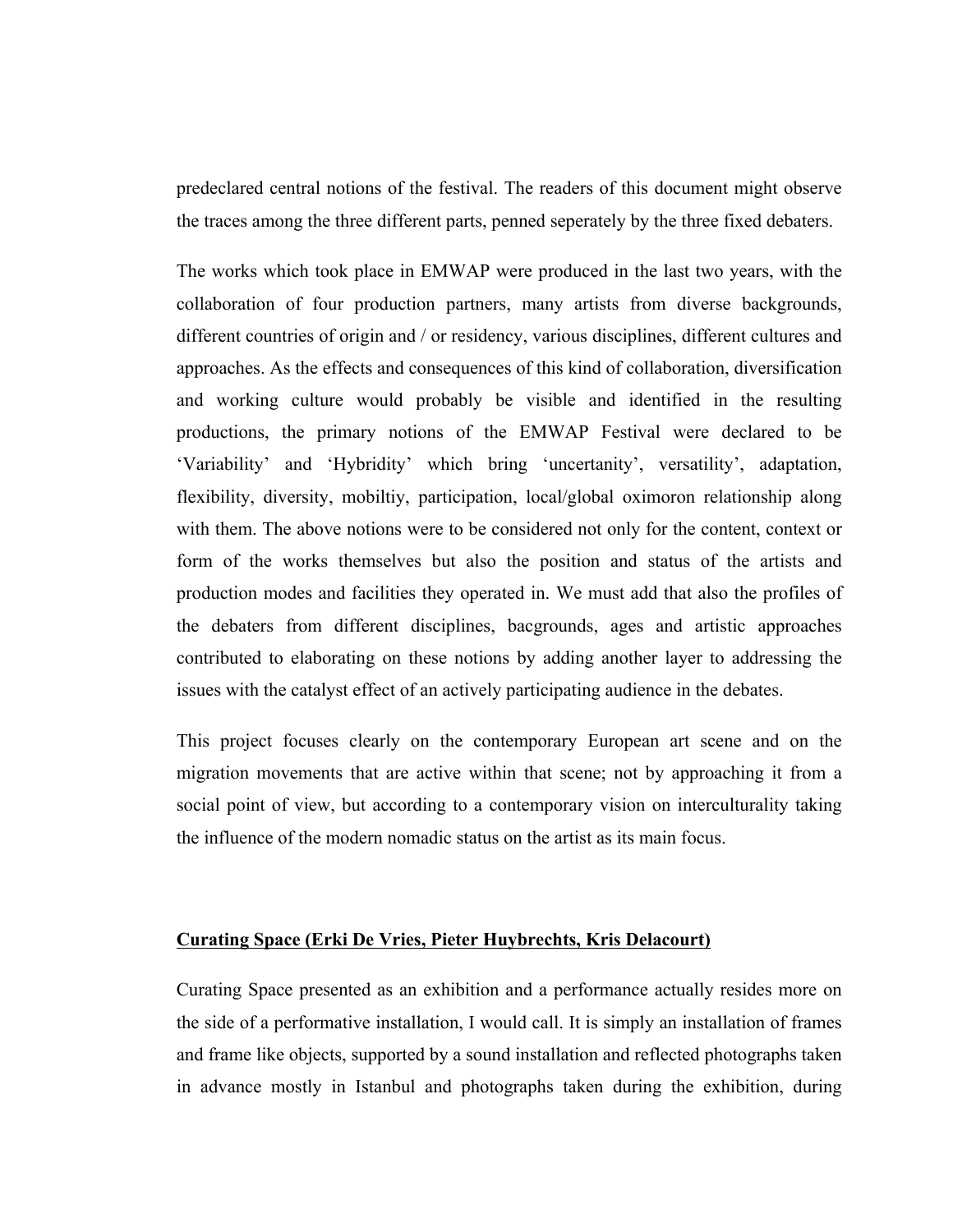present time in the exhibition space, sometimes very close to real time imaging. The place and position of the frames and also the simple announcement speaker is being constanly changed but in a slow pace by the artists, all along the day.

The profiles of the artists, a photographer, a musician and a scenograph contributes a lot to the hybridity of the work along with the time they spent in Istanbul and Antwerp, not only in different socio-cultural environments but also in diffent means and modes of production. Since they also experimented on the material they used during the residencies, especially diffent resources and facilities they were able to and not able to reach had a remarkable effect on their work. So this research period on material also points out the 'variability' facilitated by the possibilities and means present or not present in a city, with a wider perspective in a geographical and socio-economical environment. Further more, as its name strongly emphasizes, the physical space itself, where the installation is 'performed', is a main parameter of this variability. Hence, Curating space was the work which implied variability the most, within this context in the EMWAP Festival.

#### **Schwalbe Cheats (The Schwalbe Collective)**

The performers have a very strong presence on stage during the performance and this presence moves back an forth between fiction and reality staying mostly in the transitional zone in between. So the performance brings into question transgression between fiction and reality despite its pre-implied fictional character through a game setting / play making process, rule by rule, step by step. In time the stage show opens up into a fun and then transforming slowly into a violent game. Interestingly enough, the audience's perception and feelings towards the performance incorporates both of a fictional and documentary one. Integrating the concept and act of cheating actually supports this seemingly paradoxical but actually very truthful performative 'double entendre'. The stage is a play ground and a battle ground at the same time, which also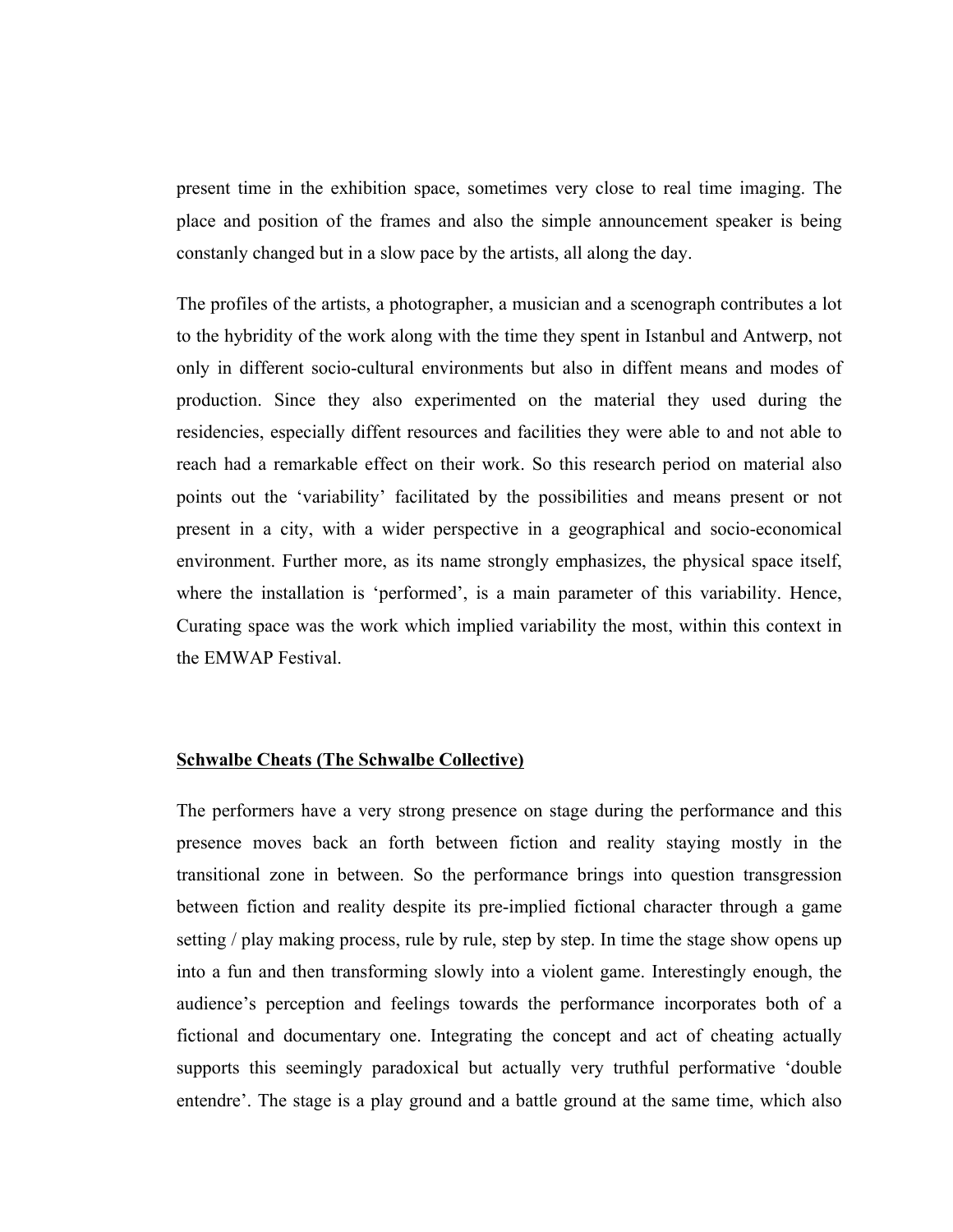brings into mind historic and socio-antropological link between sports, olympic games and war. The performance creates through pure action, a realm as naive as childhood games and as violent as human fights and wars, and as inevitable as struggle to survive.

Though it seems to have an approach to avoid representation, for the 'specialised debater' Zeynep Gunsur, and also in a way for the artists and some of the audience, it is not possible for this kind of I would say 'refined through action' performances, to escape from representational 'reading of the stage'. Actually the human mind have a tendency to interpret or associate what they encounter on stage given the frame of the stage, the characteristic of the performance, setting up rules, cheating, etc. So emphasizing the presence of the performer, through action that sometimes incorporates immediate response on stage on one side, did not avoid, but rather stimulated the audince's imagination and opened associative spaces for interpretation. This implies a representational processing of image (action, word, etc).

The double pattern of rules  $\&$  cheating (transgression) was supported by the performance, such that it was in many parts hard to guess if it was rehearsed / planned or improvised. Besides, even if the line between the performers and the audience was very clearly drawn in terms of physical space, this line became more and more vague and indistinct in the minds of the audience as the performance proceeded. And this happened without any attempt of interaction between the stage and the audience.

I think the success of Schwalbe Cheats lies not only in its layered structure, which incorporates a 'performative double entendre' at almost every level it creates, but also in its simple and refined dramaturgy. The Schwalbe Collective is able to tell about a lot of things, stimulate imagination, invoke diverse feelings through pure action supported by a very functional lighting, in probably one of the most simplistic and refined ways, that a lot of distinguished people from various disciplines could do through expensive productions, flamboyant films full of stunning effects or long, hard to shoot documentaries.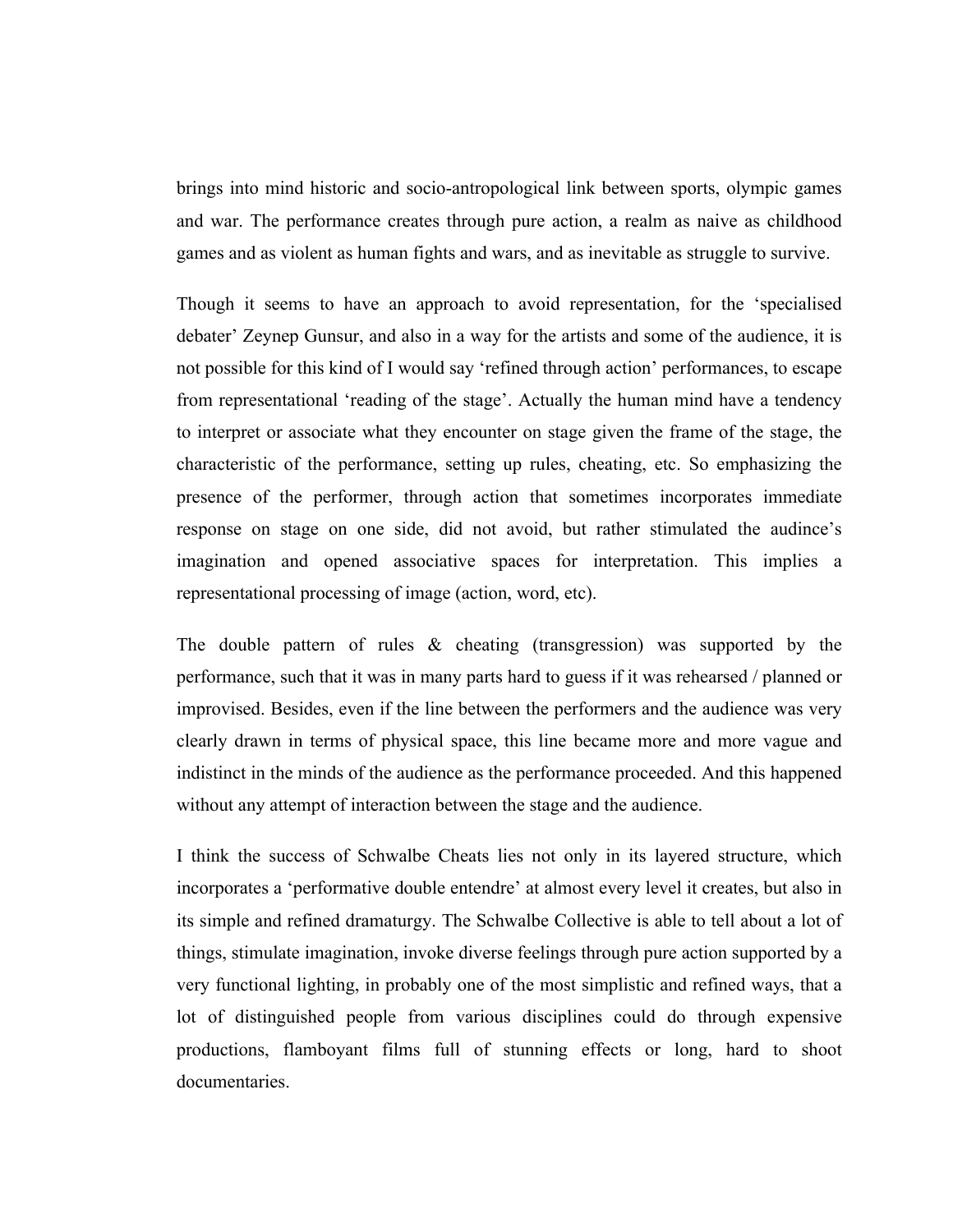Aside from the hybridity of the group as a consequence of the different countries of origin of its members, there was no explicit emphasis on the motivational notions of EMWAP, but rather a subtle implication of almost all of them, embedded in transitional zone between the presence of the performer and the inevitably representational realm they create.

#### **Autonomous Scenography (Meryem Bayram)**

Autonomous Scenography was probably one of the most interesting performances of the EMWAP festival, if not the most. By definition and initiation, it was a performance out of pure scenographic approach to the stage or space, also incorporating two very good performers of quite different characteristics. The performance on stage also implied an experimentation with the material, form and action in a very organic way, which took place before and on the venue, in front of the audience. Speaking of the material, as Bengi Bugay mentioned, it was cardboard (paper), which is a very 'warm' material with which almost all of us were familiar from childhood, by doing many things with it. It was also an very 'earthly' material which accomodates many possibilities for simple but creative utilization. The atmosphere created on stage by the two performers Gaetan Bulourde and Clément Layes, along with the visual artist Pol Matthé who did his first ever lighting design, and the sound designer Charo Calvo was remarkable. Another remarkable characteristic of the work was using a single and simple material, and employing mainly two simple actions, folding and detaching, which unfolds a world in front of an audience. Actually we must say there were two worlds. One was Clément Layes's more mechanical, repetitional and geometric realm, which implies a more distanced, closed and self-contained and abstract one, and the other was Gaetan Bulourde's non repetitional, curved realm, which implies a warmer, , softer, more communicative , open and spatial one. But as performance progresses these two worlds get in touch in a slow but effective pace. The performers dealing with the cardboards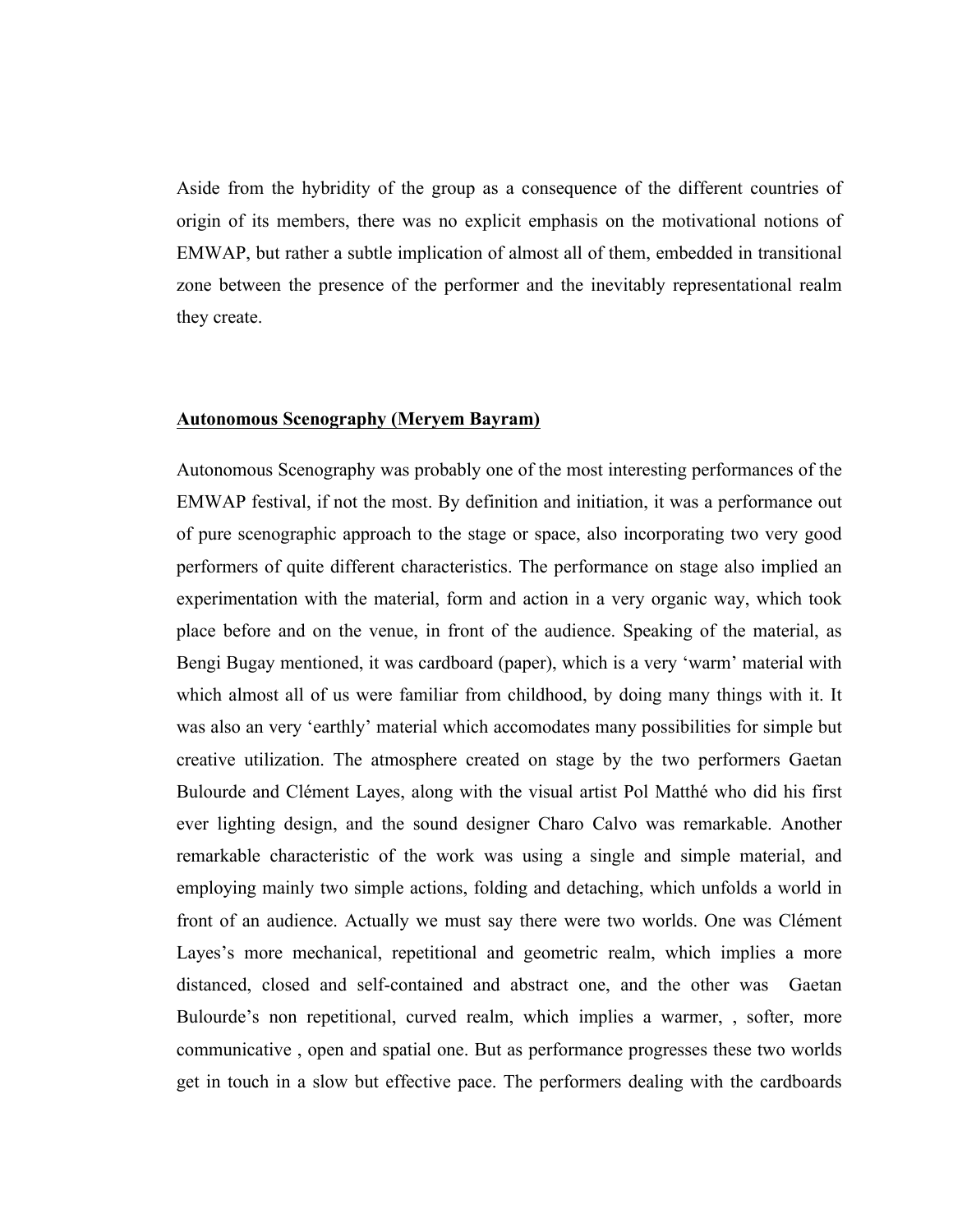invokes in mind a number of unexpected associations such as the relation between the stable 'figure' and 'figuring out' an action. The performers shape the space while the space shapes them back. And this is just pure playing also, like playing a childhood play. So the relationship with the material and form and the space you create yourself in comes into consideration in a very inspirational way.

The visual realm created recalls a reference to the famous painter and art theoretician Kazimir Malevich's suprematism and to the constructivists. One can also see an association with the approach of Sol Lewitt,as Clément Layes mentioned in the debate.

Light and sound also plays quite an important role in the performance. Light is actually performs as not a unifying but more as a binding, interconnecting element of the two distinct worlds created by the two performers. In doing this, Pol Matthé employs a distanced, abstract but balancing approach to lights' function. Charo Calvo utilizes sound in a non-descriptive manner, which creates space for personal interpretation of the audience. This approach was also supporting the abstract characteristic of the whole work.

Autonomous Scenography, inspired by the 3D pop-up childrens books, employs figures but is a non figurative and non illustrative work in essence. So in the end evoking a garden of associations, it actually creates an abstract realm which is able to open up worlds without telling a story. In this realm, the scenographic object of the familiar world of the stage, becomes the subject itself, rendering the performers objects.

Autonomous Scenography is a very good example of hybridity, muticulturality, multidisciplinarity, not only involving a scenograph, a dancer and choreographer, a performance artist, a visual artist of different countries, but also employing different and interesting approaches to the creation of a stage performance in this sense.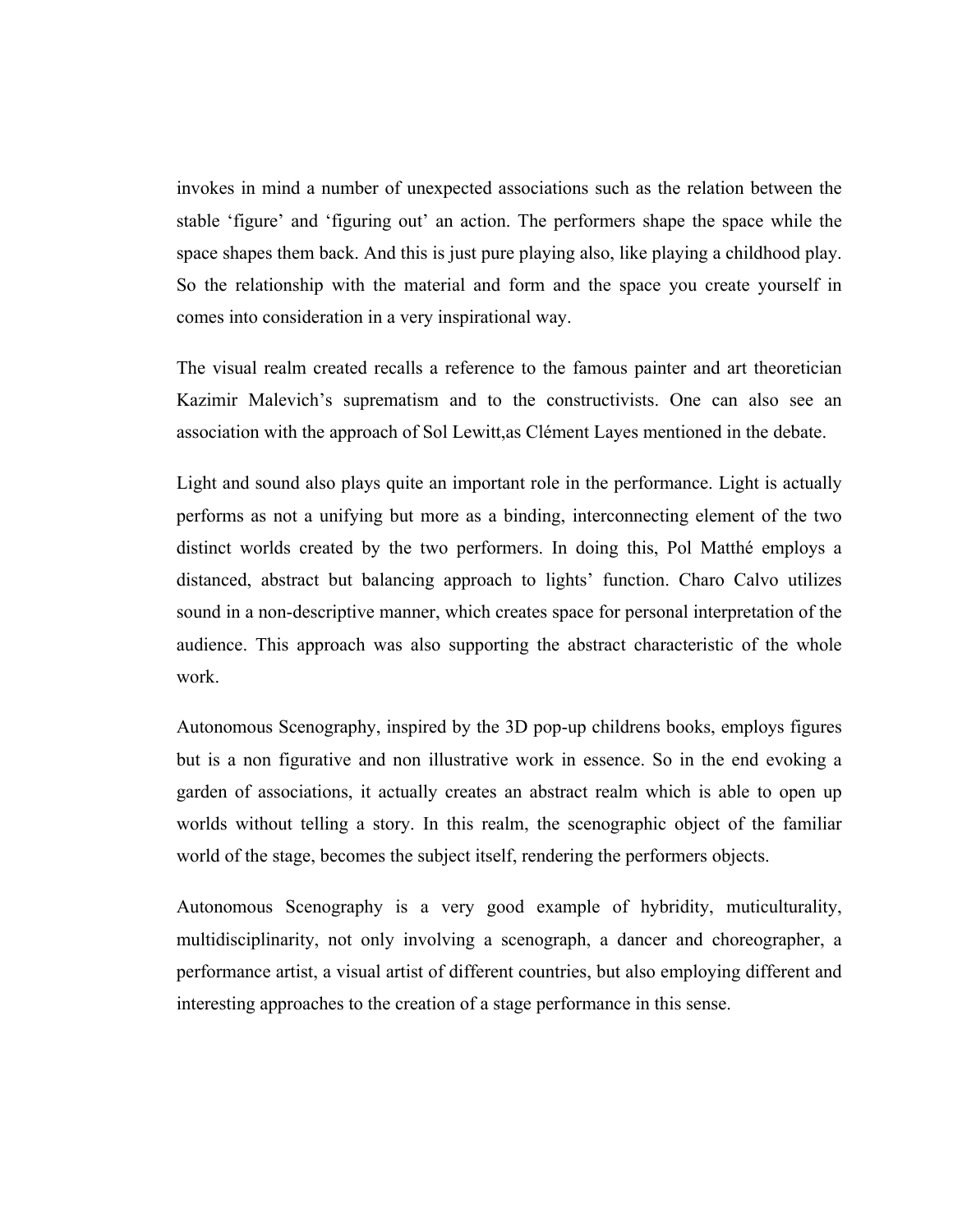#### **We Need to Move Urgently (TalDans)**

We Need to Move Urgently is a work with an obvious main theme of Gezi Park demonstrations which took place in Istanbul Turkey, in the summer of 2013. The work itself can be defined as a kind of catalog of theimages and events of Gezi Park demonstrations, documented in terms of movement, sounds and objects. It actually bares both a documentary and an installation like character.

The performance starts and ends with an apple, which has a vast link of connotations in many cultures, including its implications to knowledge, forbidden acts, forbidden desires, its being a symbol of disobedience, etc. These all actually comform with the initiative motif of the work, which is closely related to the Gezi Park demonstrations, but it actually is a rather obvious one. Action starts with the transgression of a white line, the movements, dances, iconic objects, barricades, sounds and some of the notions of the Gezi demonstrations were transferred onto stage, sometimes with direct references, sometimes through a level of abstraction. While trying to set up a historical connection, the work actually in a way alienates Gezi, as a consequence of the archival utilization of the objects.

A long scene of the performance involves throwing the objects, and gathering them at the other side randomly, forming a barricade on stage. So this scene creates a dynamism on stage, and a very effective usage of the 'found objects'. A very questionable choreographic element in the piece was the appropriation of Halay ( a form of Turkish folk dance which people performed a lot during Gezi demonstrations) to symbolize and even emphasize solidarity. Since it did not reflect or even evoke the contextual affection, it seemed to be a utilitarian employment of the distanced figures of the dance.

The use of light in a very simple, minimalistic and functional way, which is not seeking effectiveness out of the atmosphere created, supports the performance on stage very modestly and successfully.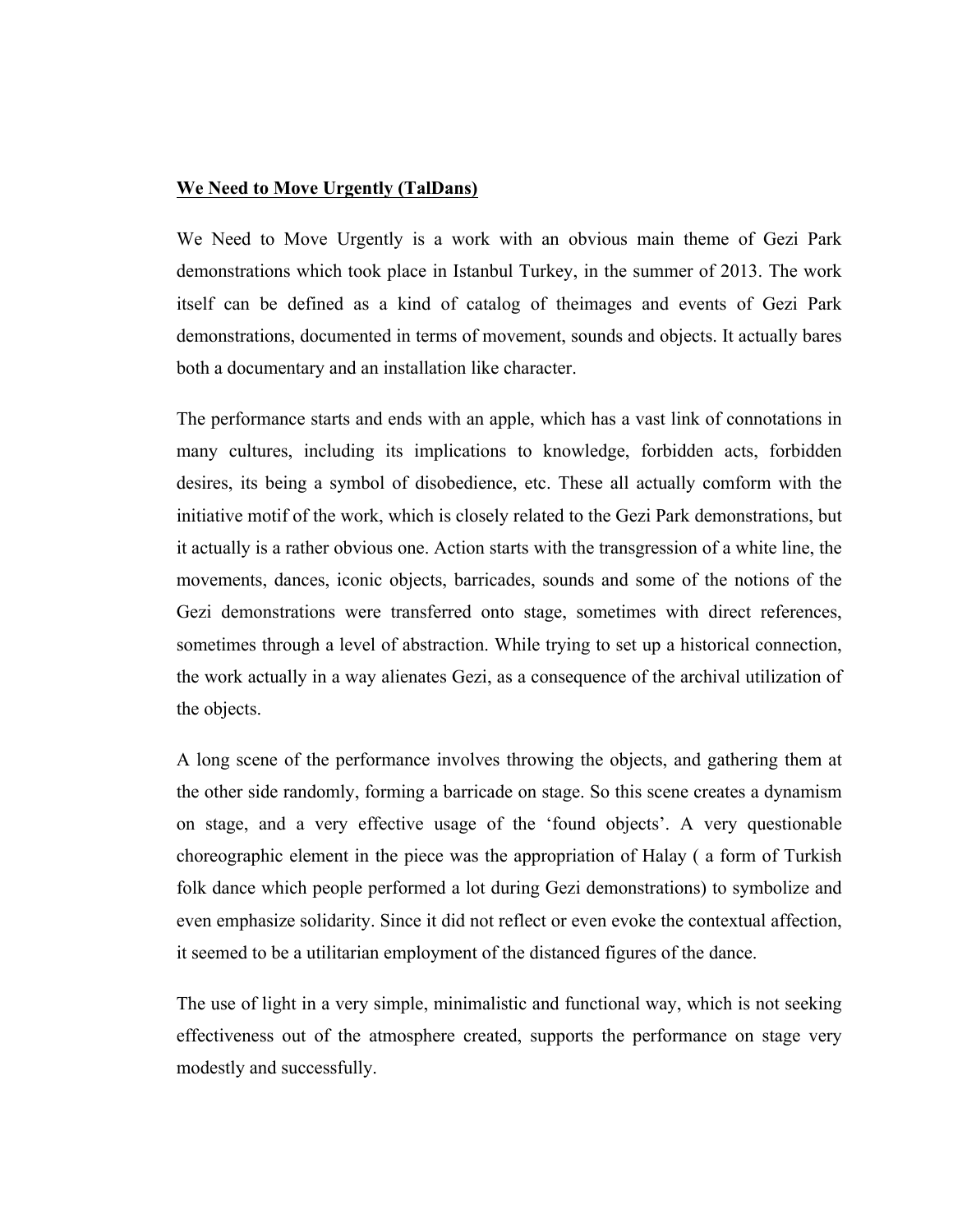We learn during the debate, from the core Taldans duo (Mustafa Kaplan and Filiz Sızanlı) and their collaborator performer Vania Rovisco, that the research phase of the work started with the a lab like investigation process of the relation between the artist and the scientist, but than it coincided with the Gezi demonstrations in Istanbul and took a completely different route with the life outside they were subject to. This of course emphasizes the notion of variability and ability of re-orientaion of the artists. Their visit to Gezi Park actually changed the route of their research phase towards what they call resistance body, resistance spaces. And through this updated notions for their work, Vania and Taldans met at a common ground, which they can bring material from their own personal and public experiences. So we also learn that 'the catalog' on stage was the result of an attemp to list or create a sort of encyclopedia of things they withnessed and associated with through their experiences, mentioned above.

#### **Holy, Holy, Holy (Copycats)**

In the debates we learn from the artists that "Holy, Holy, Holy" was the second of a trilogy by Copycats, first of which was "Countdown" that was staged in Istanbul in 2012. With this piece, the theme moves from 'confession' to 'belief'.

In Holy Holy Holy, we are supposed to be a dream like atmosphere supported by quite a big tube like baloon that almost covers most of the performance space. It has the colors red, white and blue, recalling the flag colors of U.S.A. And the left spaces are being used by the performers depicting iconic figures of fairy tales, history, movies and of desires and obsessions through movements with as if they are floating, coming up and sinking back. The speaking of the performers in groups of two, following an alphabetical order of objects, notions, phenomena, etc. in the constantly emphasized sentences starting with "I believe...", is elaborated with a rhythmic sound effect, creating a an expressive vocal atmosphere. Performers İlyas Odman,Christina Flick, Kimmy Lgtvoet ve Melih Gencboyacı are moving in the installation that Kaleb De Groot created. Interestingly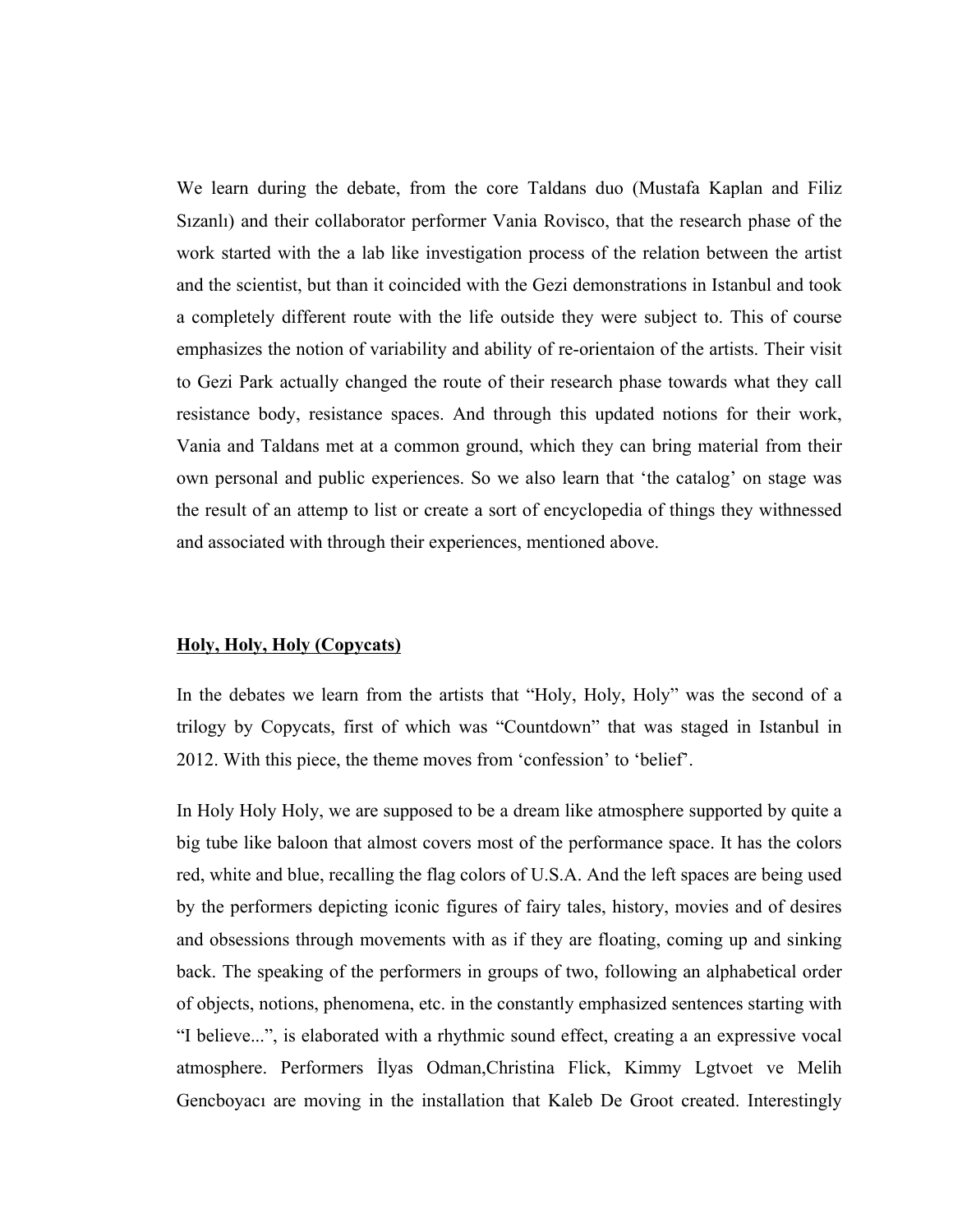enough, Kaleb de Groot utilizes the same kind of 'material' which is used in "Curating Space", a symbol of the urban identity of Istanbul, for a foreigner, at first sight. In "Holy Holy Holy", it is the gray metal panels which hide construction work behind.

I must mention that, "Holy Holy Holy" was the piece, which mostly gave the impression that there is crisis of creativity on stage. Even taking into account their approach which their name Copycats implies, this performance was the least remarkable. Using iconic figures, using a vocal 'coreography' of an alphabetical structure actually recalled the works of Robert Wilson in cooperation with Christopher Knowles in the 1970's. So "Holy, Holy, Holy" was a revisiting of the 70's aesthetics and stage dynamics with an inferior quality of work. And also the whole 'dramaturgy' seemed to be bad copy of a better copycat, in a way, Robert Wilson.

"Holy Holy Holy" was I guess far from invoking new realms, instead it presented a rhizome like shallowness, as in the rhizome of Deleuze and Guattari.

The only element integrated to the performance , at least at some point, related to 'variability' due to where it is performed, was collecting some words from the audience, in written form. These words was supposedly expressed what the individual members of the audience believe in.

#### **Shrapnel: 34 Fragments Of A Massacre (Arcola Theater)**

"Shrapnel: 34 Fragments Of A Massacre" was probably the only piece in EMWAP festival which can be categorized as a 'theater play' in the classical meaning. It is about the Roboski massacre which took place at the sout east border of Turkey in 2011, yet still very lively in terms of debates it caused in the society and in the memories of the people. The play was written by Anders Lustgarten upon the director Mehmet Ergen's telling the story and him spending time in Turkey, at the region. The play is being performed by 5 British and 1 Turkish actor who lives in Great Britain. The play has 34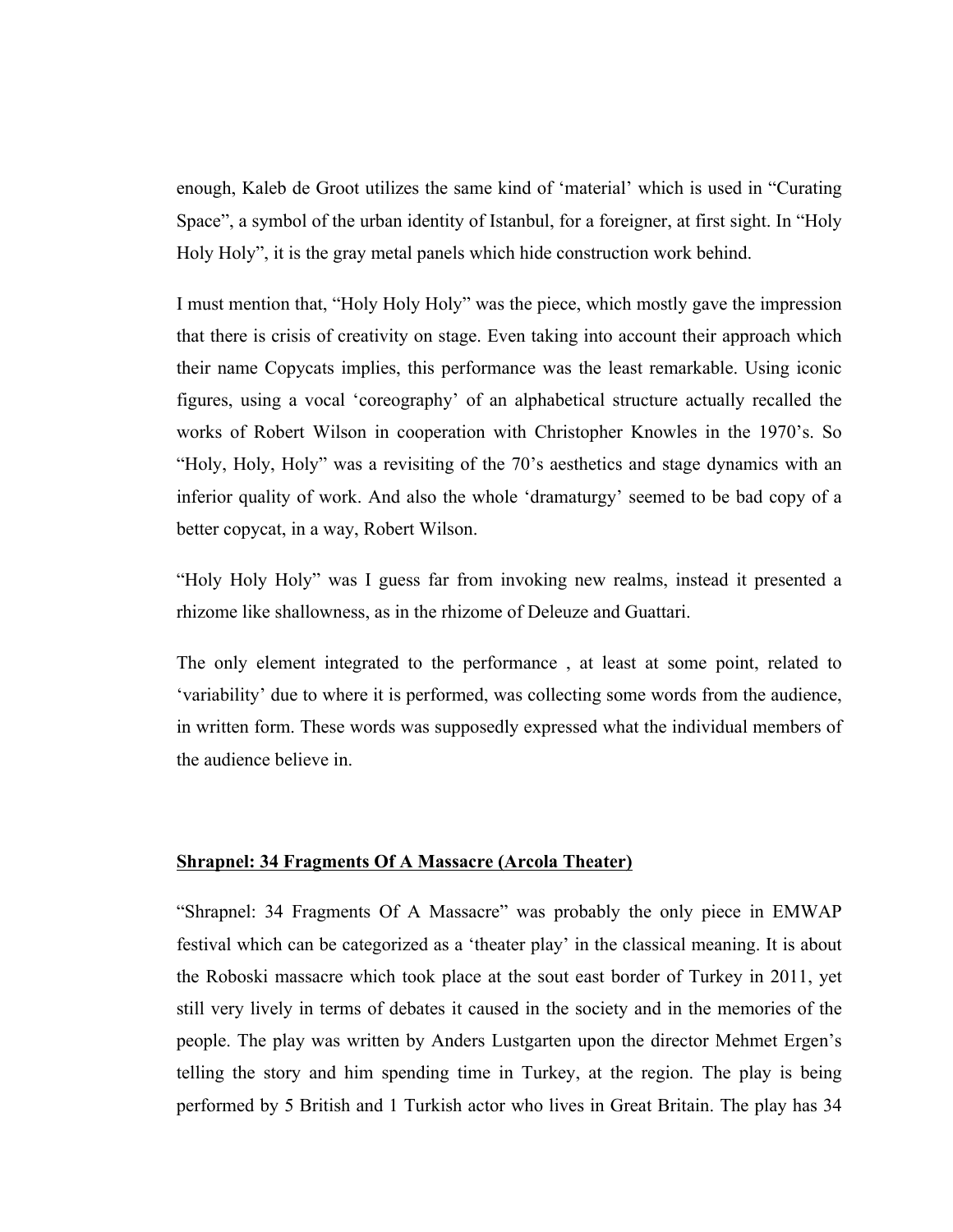episodes, with an implication to the 34 people who died in the massacre. The episodic structure recalled the Brechtian staging techniques for some, including Peter Verstraete (specialized debater for this performance), but actually its approach did not employ any characteristics which we may call Brechtian. On the contrary it was more on the side of creating an atmosphere which we can identify with the characters in the play, which would be subject to or withness of a massacre.

The staging seemed cinematographic because of the videos and visuals used, and the fast pace of changing scenes. Employing flashbacks and flashforwards contributed to this seemingly cinematographic aesthetics. Though, I must mention that it was presentational rather than cinematographic, presentational as in a presentation made using Power Point, etc. to a customer, or so. So the transitions between episodes was more like the transitions from a page of presentation to another.

The play was touching to a very important warfare issue, trying to reveal the facts behind a massacre, the media's response to this and the people's lives who really live through it. But many factors, including the costumes, acting, the writing of some of the charactes in an Americanized way, also contributed to the unavoidable orientalism of the piece. So it actually missed the opportunity to get a real and global grip on the real issue.

One of he most important issues related to this performance was the approach of Mehmet Ergen, the director, stating "We British think that the function or duty of the director is to stage loyally what the playwright wrote. So we do not like to and want to argue about how this piece is done, but what is being told through it. Theater audience in Turkey, approaches a play in a so called intellectual way which I do not agree and like." Actually this statment crippled the debate, rendering it almost unnecessary from that moment on.

From the perspective of EMWAP's main notions which are conceptually underlined in the short manifestation of the project, we just see a collaboration between a theater company Arcola Theater, and the festival.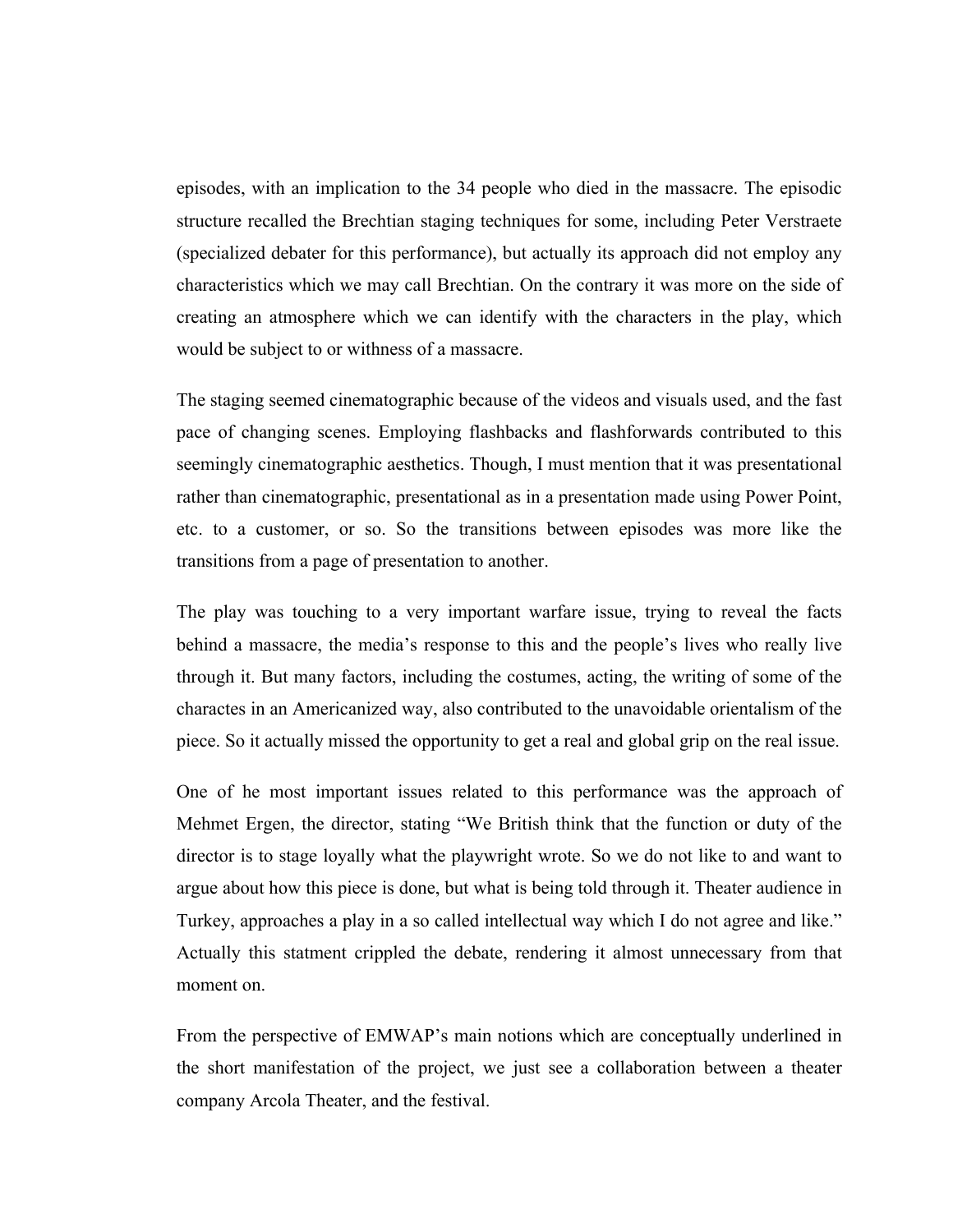#### **Some Reflection Points**

Most of the works in EMWAP Festival emphasized, presented, implicitly advocated, and favored some main characteristics, such as:

- Trying to avoid or escape "representation in favor of "presence" of the performer. (Not always successfully though)
- Audience participation (in a way)
- Hybridity of various versions in research and performance
	- o Multidisciplinarity and interdisciplinarity at a conceptual level
	- o Collaboration of artists from different disciplines and experiences ( at a practical level)
	- o Collaboration of artists from different countries, different cultural backgrounds
	- o
- Variability (at a lesser degree than hybridity)
	- o Different research and creation phase experiences in different residencies (for some of the works) which refers to:
		- ! availability of different materials (e.g. Curating Space)
		- ! being subject to sociological and significant events that can even change the initial motive of research and main theme of the piece (e.g. We Need to Move Urgently)
- Political stance on stage, not only through vocal but also bodily manifestation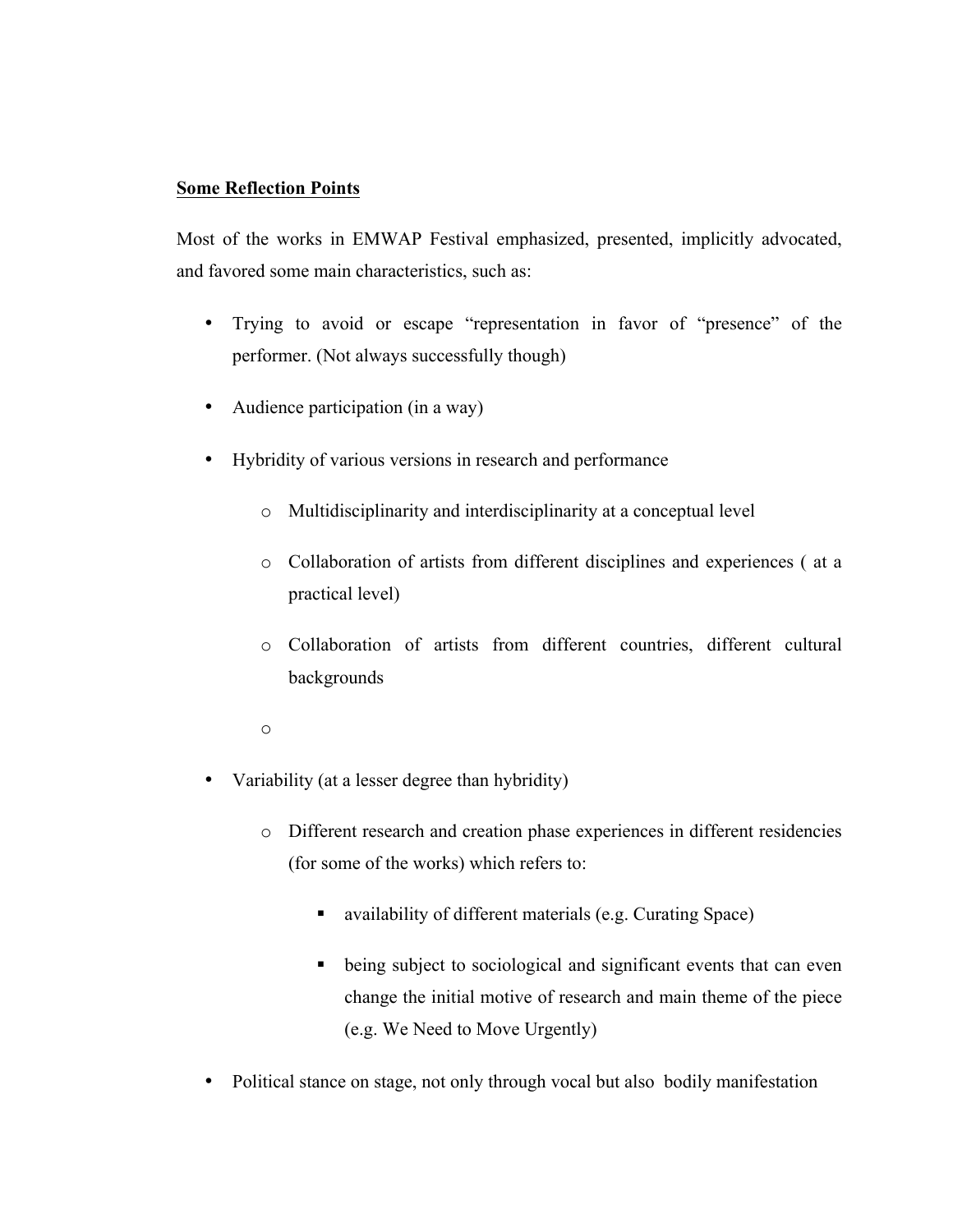- Conceptuality vs. Virtuosity
- Autonomy of the composing parts of a performance
	- o Scenography and scenographic elements (e.g. Autonomous Scenography)
	- o Different, functional but non illustrative use of stage objects
	- o Non representational use of space

The use and emphasis of these approaches or notions, in some works seems a bit outdated, sometimes implying a crisis in the creative process.

From the point of the organisation of EMWAP Festival, we see that the leading organization 0090 plays a significant facilitation role for a productive artistic collaboration and collision of many kinds not only at the presentation / performance level, but at the research phase and all along the creative process. It is clear that the artists contributed a lot to themselves by working together with artists from different disciplines and in different 'settings' geographicaly and socio-economically. The consequences and the contributions are to be observed not always directly but in a more subtle manner creating harmonic effects.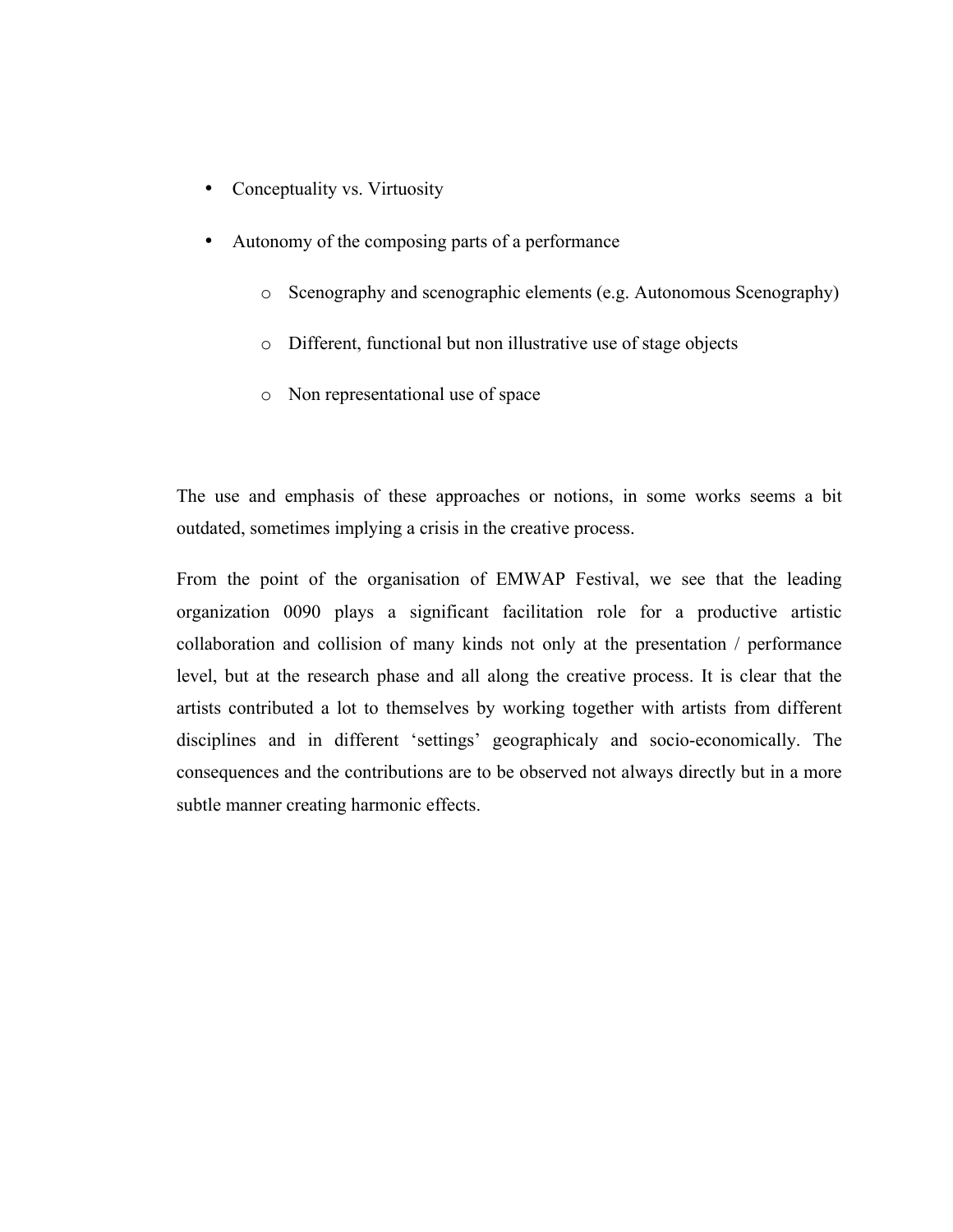### **LOOKING at and THINKING about the AFTER TALKS in EMWAP FESTIVAL**

#### **by Berna Kurt**

Between 17 March and 5 April 2015, in Istanbul, e m w a p (European Middle West Arts Project) Festival presented six productions ranging from performance to dance and theatre and six after talks in the form of debates with the artists on the works they presented.

We, three people working in the areas of theatre, dance/performance and visular arts were the three 'fixed' debaters of those after talks. With other six guestspeakers/debaters as the 'experts' on each of those six performances and spectators, we talked with the artists and had discussions on the performances. Those debates have been arranged just after the performances and lasted approximately from 45 to 90 minutes. The predetermined and announced central notion that should be concentrated on in those reflexive debates was the notion of 'variability' leading to intertwined notions such as 'uncertainty, flexibility, adaptation and versatility / diversity'. The productions presented in the festival were realized by the collaboration of four international partners:<sup>1</sup> they were made in the last two years by creators who worked in different countries, who are from different countries or who tackle issues from different countries. Therefore some of our questions should have been concentrated on those changing contexts' influence on the artworks and creative processes, the results of collaboration of the artists with different backgrounds, hybridity of those productions, spectators' or public's reactions to the works in relation to the context of where they are performed etc. Meanwhile,

<u> 1989 - Johann Stein, markin film yn y breninn y breninn y breninn y breninn y breninn y breninn y breninn y b</u>

<sup>1</sup> (*Platform 0090*/Belgium, *Arcola Theatre*/United Kingdom, *Productiehuis Rotterdam*/Netherlands and *Talimhane Tiyatrosu*/Turkey)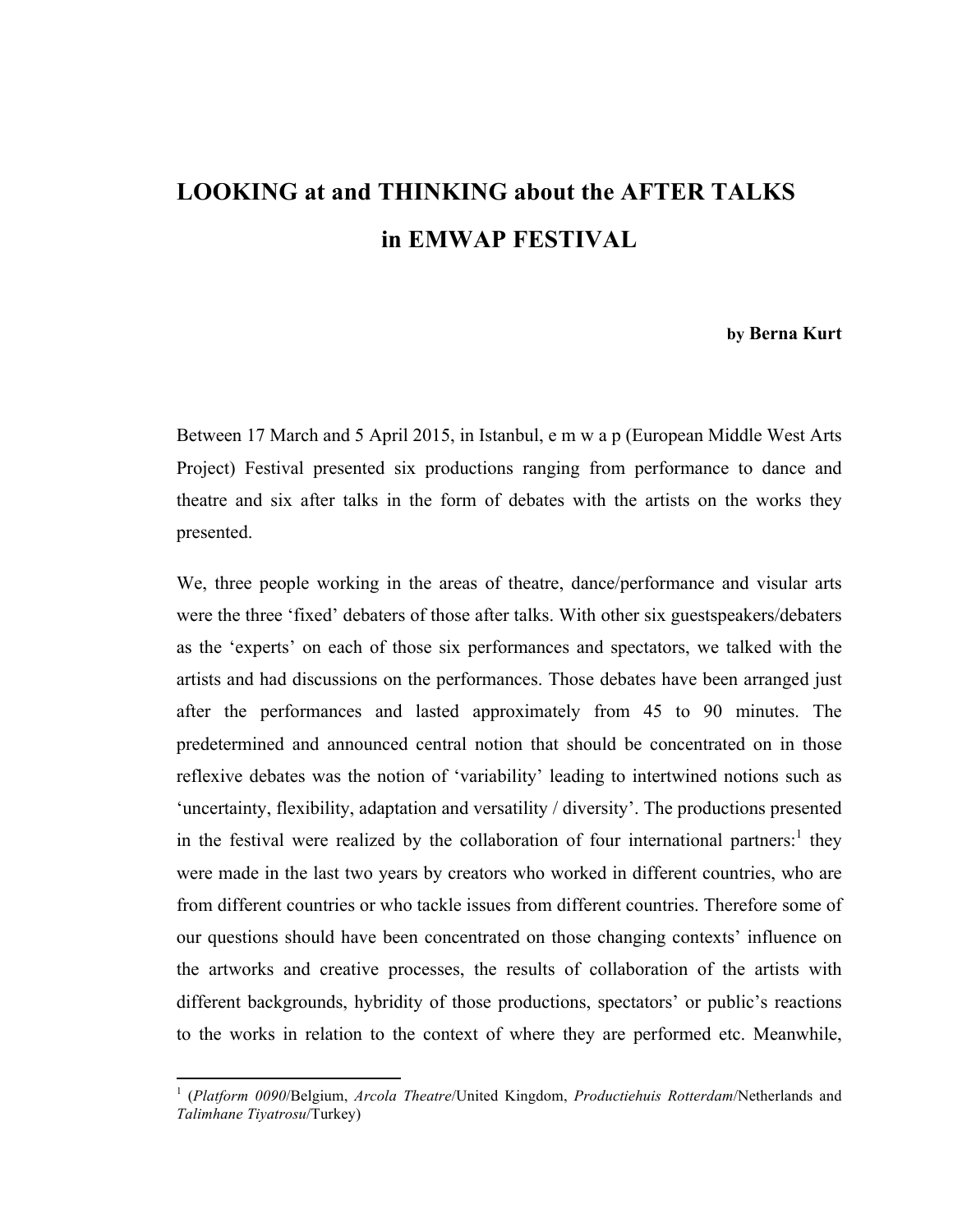during the festival, our themes of discussion weren't always related to such concerns, they went beyond the festival's frame stated above. Having been organized 'just after' the performances and having had very active/participant spectators, they functioned as the channels of creating multiple questions around the performances.

#### **After talks, debate(r)s?**

I consider the after talk as a kind of collective brain storming form just after the performance. Bringing together different questions and approaches of the artists, researchers, scholars, producers, spectators from different disciplines and backgrounds, it enrichens the ways of looking at the performances and gives rise to an elaborated aesthetic experience of artworks.

The debater can be considered as a kind of mediator between the artist(s) and the spectators. Sometimes pointing out to broader contexts, making comparisons with new artistic developments, experiences and tendencies, s/he has a chance to expand the audiences' or the artists' perspectives. His/her role as the critical thinker and generally the first question asker on performances is a crucial one in terms of the construction of the debate contexts. S/he has a risky business as s/she can easily fall into a trap of the creation of power relations; distanced and academic languages, meta-discourses etc. One way of avoiding such position can be attempting to consider the artists' intentions and priorities rather than making a priori personal judgements.

Ideally, the debates can provide some channels for the analysis of the artworks from broader perspectives. Reflecting and commenting on the artistic productions and processes, evaluating them in broader social, historical, artistic etc. contexts, making connections and comparisons, they can contribute to the knowledge and discourse on the arts. Such contribution may also endorse the art making conditions in general.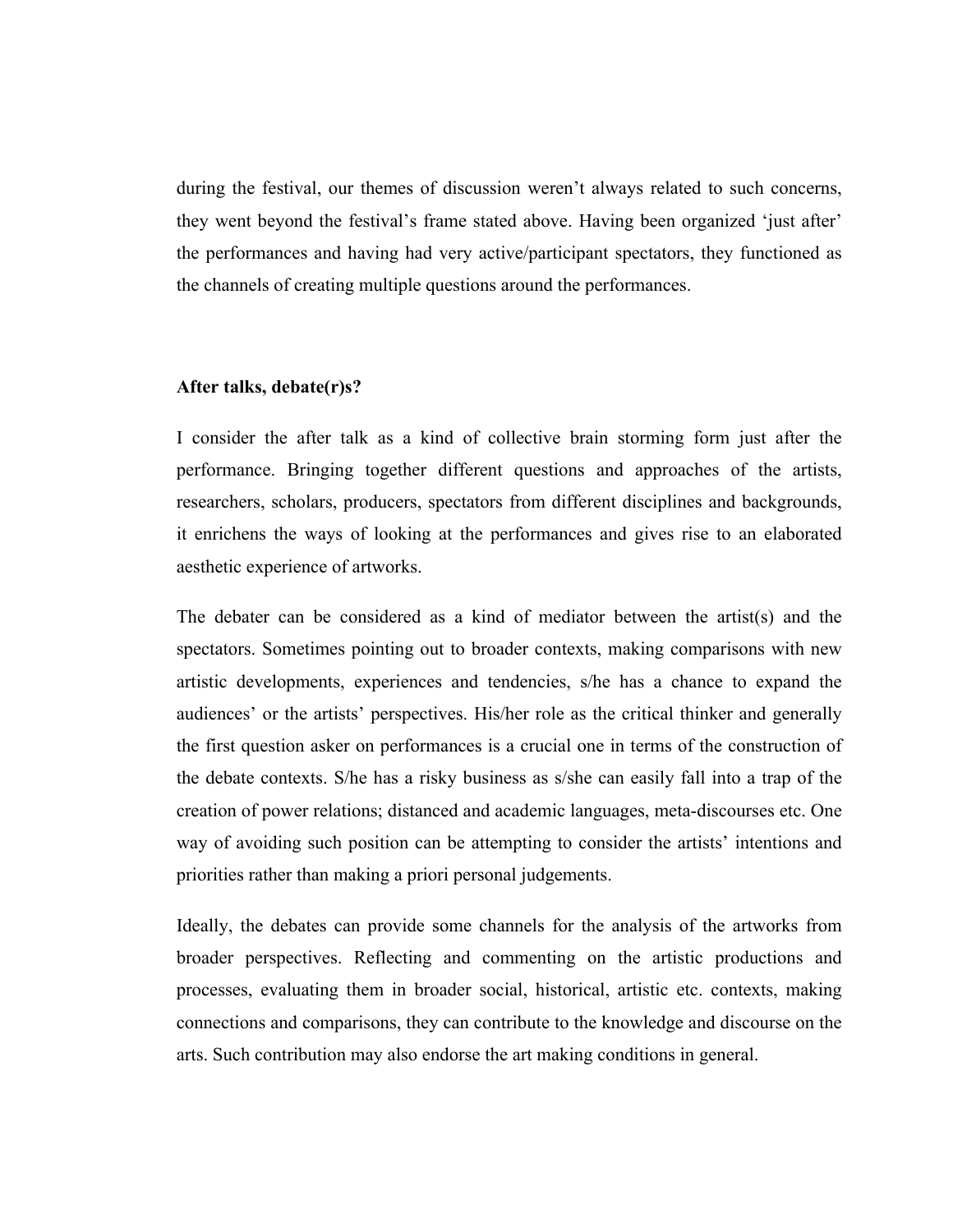As such 'mediator's, three  $(fixed)$  + one (changing) debaters of the e m w a p Festival, we did collaborate with the artists before those talks and organized them according to theirs', ours', the festival organizers' priorities and the venues's conditions. Because of the existence of non-English and non-Turkish speakers, our dual (English/Turkish) language speaking/translation during the talks was both necessary and compelling: it extended the talks' duration, thus many questions in minds couldn't be asked. The main themes, contents and organization of the debates varied vastly: despite our preparation and collaboration with the artists, we always had to 'improvise'. Thus somehow, we also have been part of the 'variability, uncertainty, flexibility, adaptation and versatility' notions of the festival!

I would also add that my personal experience as the 'debater' was a strengthening one for myself: I had the chance to learn from a variety of perspectives and analyze myself via those different ways of looking at the artworks.

#### **Hybridity?**

As stated above, the central notion of the debates haven't been 'variability' but different configurations of 'hybridity' was remarkable in the creative and performative processes of the festival productions. Refering to dance researcher/ethnochoreologist Gediminas Karoblis' discussion of the concept of hybridity, I can state a connotation of the term as follows:

"Oxford English Dictionary notes the biological roots of the term of 'hybridity' and refers to many connotations associated with the word: for example, hybridity is *"[a] term used in contemporary postcolonial studies to theorize and to a certain degree*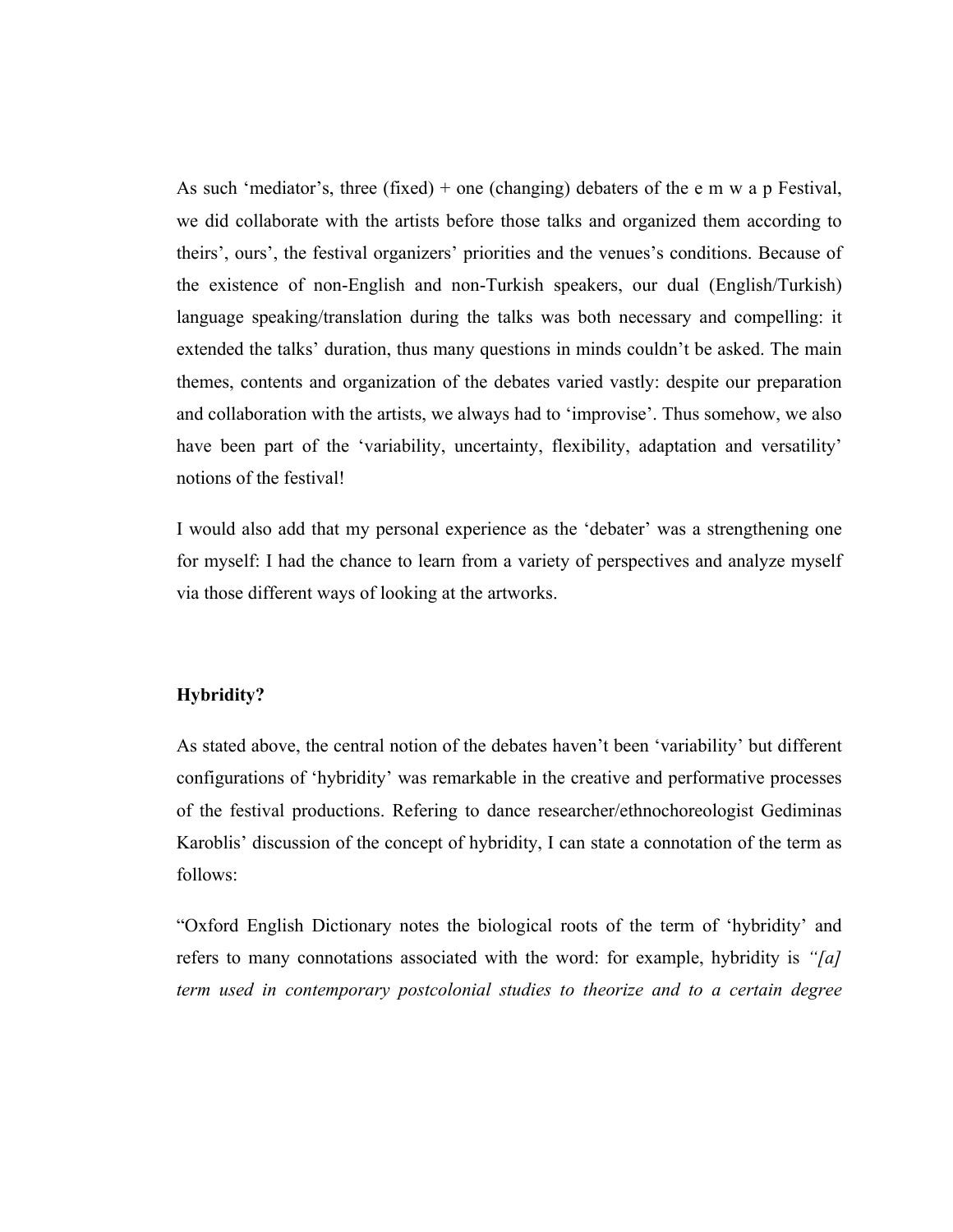*celebrate a global state of mixedness – a mixedness of cultures, races, ethnicities, nations, and so on*" (OED,  $2011$ ).<sup>2</sup>

e m w a p Festival was also 'celebrating' this idea of 'mixedness' of disciplines (or interdisciplinarity), creative processes and backgrounds. Many of the performances presented during the festival were the results of the collaboration of the artists from different disciplines, experiences, countries and/or social backgrounds. And finally we, the debaters from different backgrounds also benefited from this diversity, plurality, mixedness or hybridity.

#### **Some reflection points?**

The performances of the festival were representing some experimental approaches to reflect on and compare with for curious art-lovers, spectators and debaters. Like iDANS International Contemporary Dance and Performance Festival organized between 2007- 2013 in Istanbul –which broadened my perspective on dance and performance-, it revealed out some trends in European art scene and provided some grounds to make comparisons with the local context(s). I can state some reflection points (some of which being very new to myself) after seeing those performances:

- Breaking the 'fourth wall', audience participation
- Politics in the stage

<u> 1989 - Johann Stein, markin film yn y breninn y breninn y breninn y breninn y breninn y breninn y breninn y b</u>

- Scenography having its own tools, language and autonomy
- Functional use of the space and objects on stage

<sup>&</sup>lt;sup>2</sup> Gediminas Karoblis, "Trial of the Concept of Hybridity: Halling and Dance Studies" (prefinal draft: final version published in Dancing Mosaic: Issues On Dance Hybridity. 2012, Malaysia): 3-4.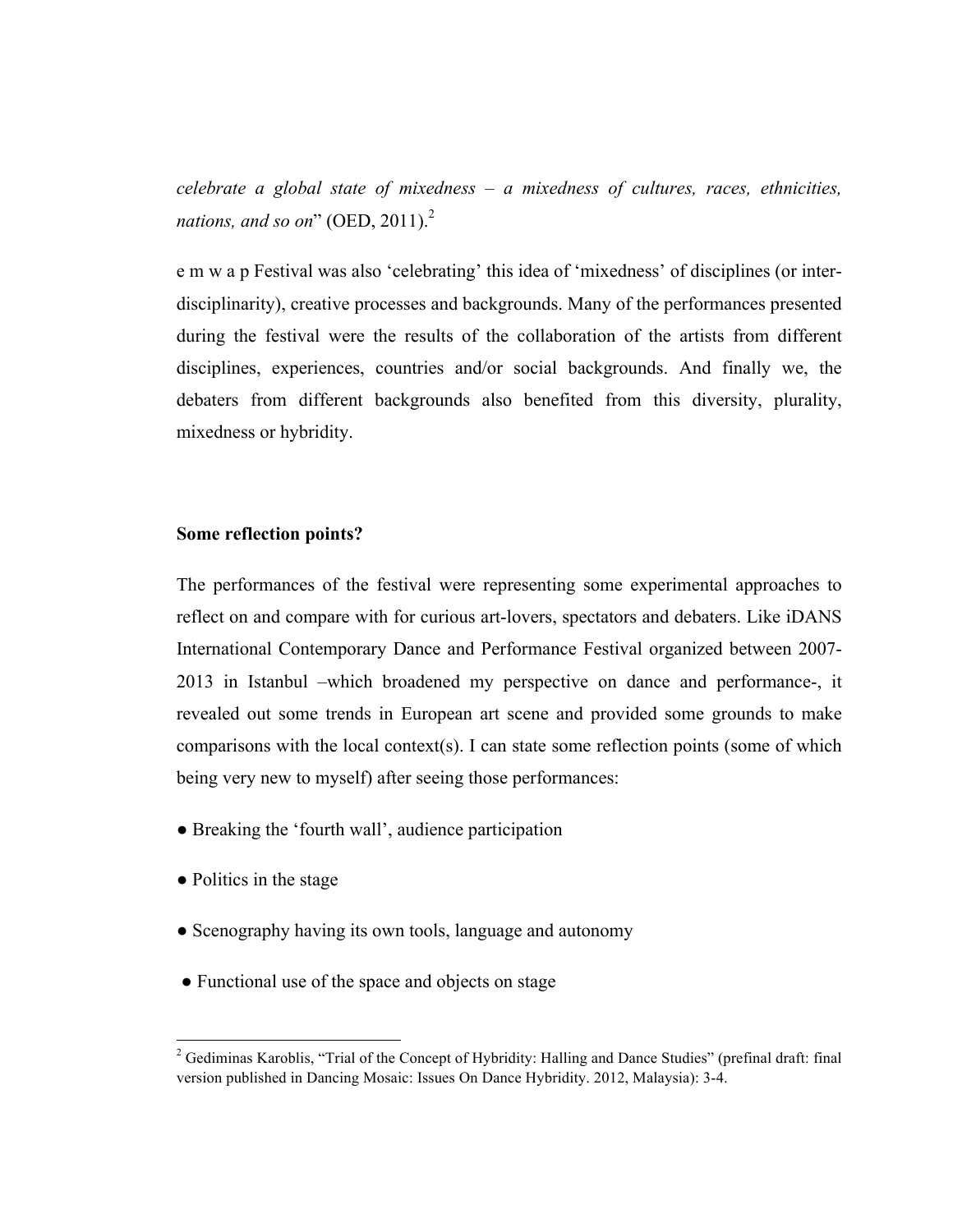- 'Presence' of the performer in stage
- 'No' to virtuosity

<u> 1989 - Johann Stein, markin film yn y breninn y breninn y breninn y breninn y breninn y breninn y breninn y b</u>

Lastly, I want to make a reference to the historical rootes of the emphasis on the performer's 'presence' and the denial of virtuosity –both seeming to be reference points for some performances I've seen in the festival. Performance theoretician André Lepecki who analyze the contemporary European dance scene, makes reference to the legacies of two very important choreographers in dance history, Yvonne Rainer and Pina Bausch:

"… *Of the general characteristics of the contemporary European scene…, I would consider that distrust of representation, and an insistence on the dancer's presence, are Bauschian legacies; a suspicion of virtuosity and the reduction of unessential props and scenic elements are Rainer's legacies; and the deep dialogue with the visual arts and with performance art, and a politics informed by a critique of visuality, are legacies from both choreographers (albeit each have dealt very differently-with these elements*)."3

<sup>3</sup> André Lepecki, "Concept and Presence, The Contemporary European Dance Scene", in **Rethinking Dance History, A Reader**, ed. Alexandra Carter, 2004, Routledge: 174.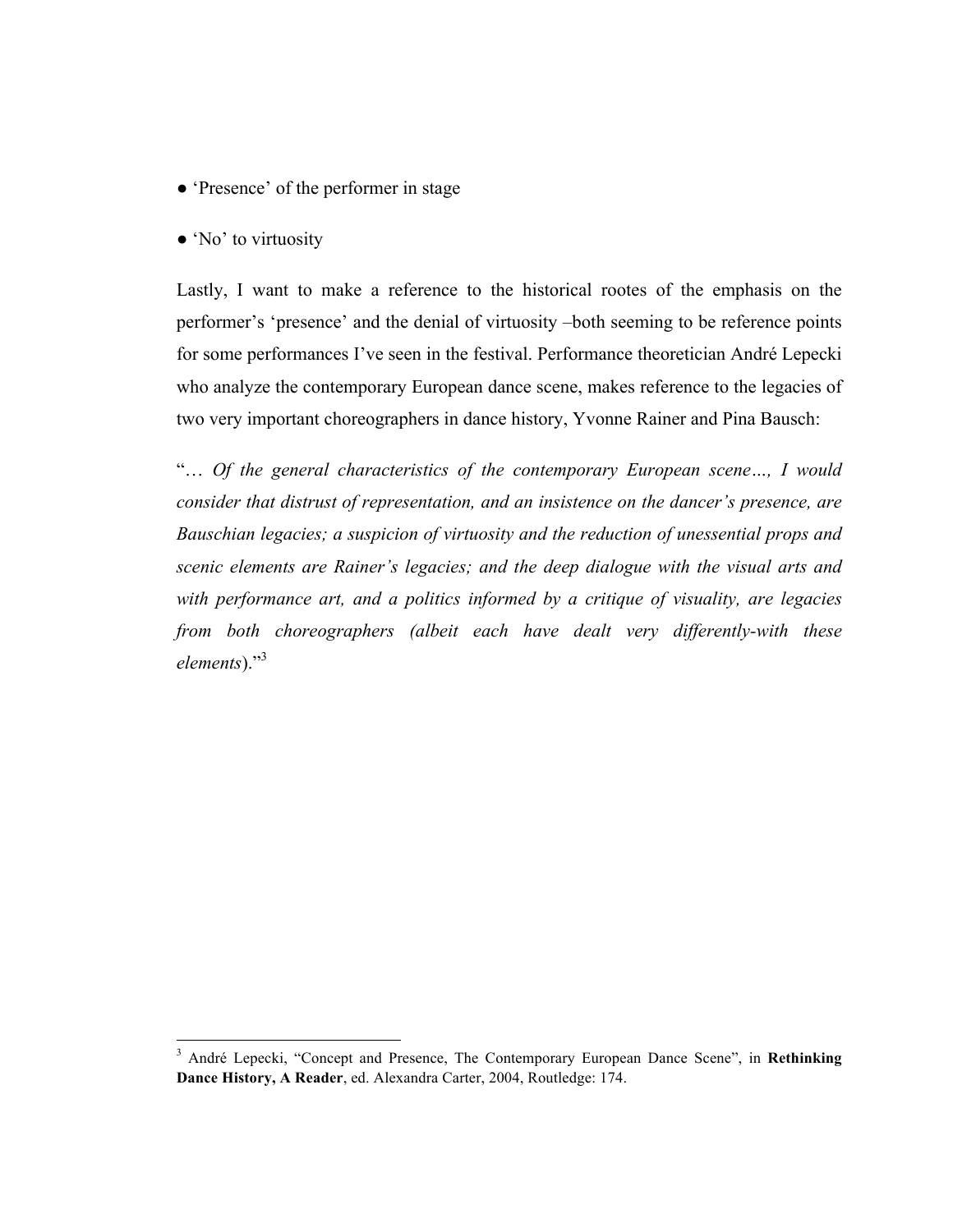## **Thoughts on European Middle West Arts Project: Istanbul representation phase**

#### **by Elmas Deniz**

#### **Introduction**

I attended the EMWAP project, Istanbul as one of the three debaters. With Ata Ünal from theatre and Berna Kurt from dance fields, we brought up questions to the performers/artists after each show —together with an invited professional guest for each performance. I am an Istanbul based visual artist. My practice evolves within the sphere of contemporary art, politically engaged art in particular, which find space into *exhibition* spaces. I mostly produce video, objects, installations and drawings and I write.

Initially, the focal point of our research was mainly on the production process; especially how their production was effected by being in specific places (countries)? What changes in relation to the places at production and representation phases?

I understand my task in writing as a kind of experimental watching—observing not only final art productions but curious on the conditions of production processes. So, this text is eclectic, including some thoughts on the concept of the EMWAP project, the performances and the content of post-performance debates.

#### **On the EMWAP project**

European Middle West Arts Project represents works that are self-contained separate productions with separate themes; *Curating Space*, *Schwalbe Cheats*, *Holy Holy Holy*, *We Need to Move Urgently*, *Autonomous Scenography* and *Shrapnel:34 Fragments of*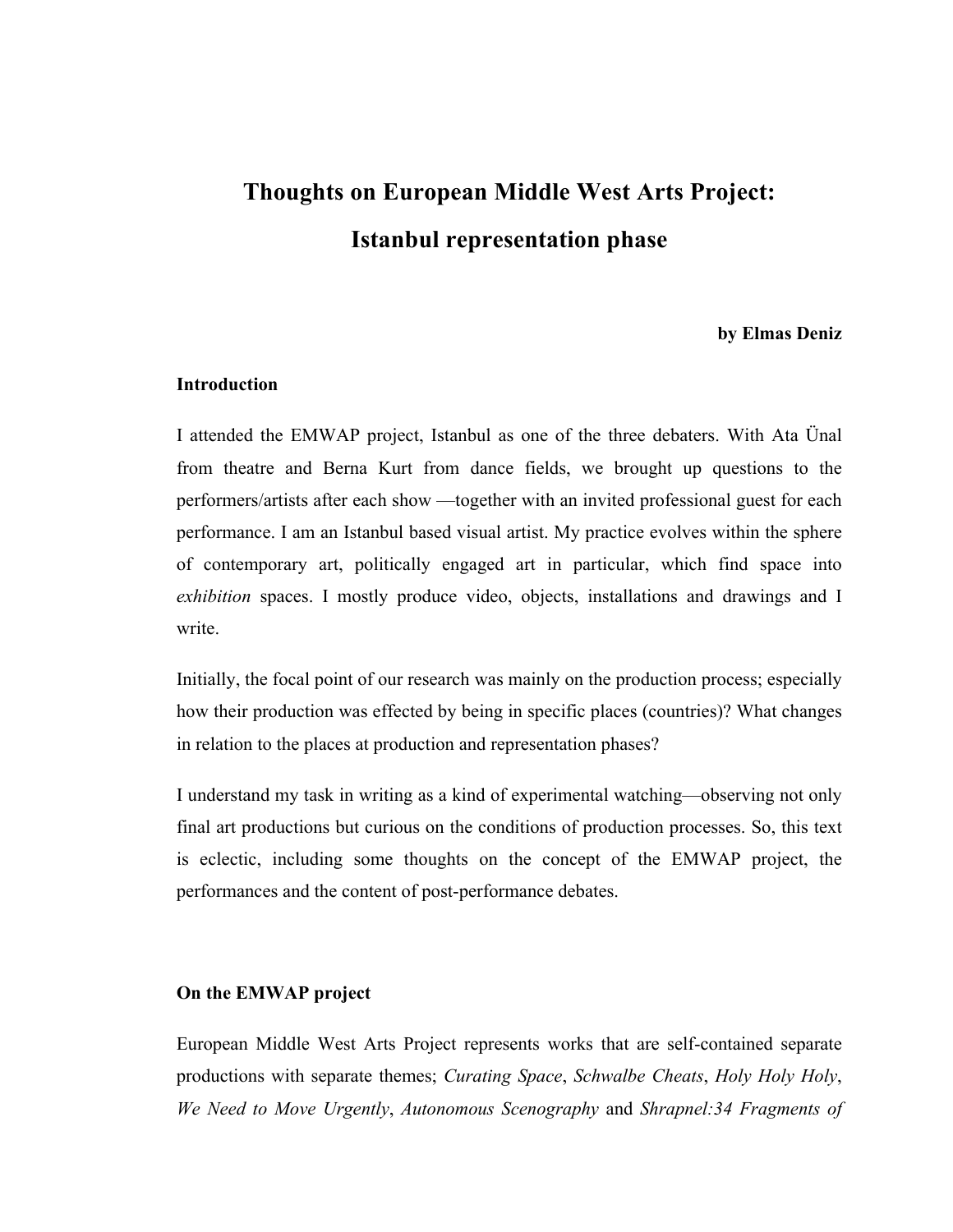*Massacre*.In all of these *works* the core element is performativity. Each work weighted in one capitone discipline; as installation, dance, theatre or performance.

Each produced by people from various disciplines, defining themselves such as musician, photographer, sculptor, performer, dancer, writer, dramaturg, scenographer, stage designer, visual artist. Participant artists are from Europe; mainly Belgium, Britain, The Nederland's and Turkey, with different country of origins.,They are living and working in European cities. Reffering to the EMWAP description, 'nomad' is not an imaginary status but a true one.

Therefore the festival concept, does not address what is *in* the works, but directly to the participant artists' status.

The Middle West, is derived from or rather made up, out of a geographical term that is not heavily loaded with preconceptions, restricted meanings such as "Middle East". "Middle West" i is defined as "a hybrid space between East and West". EMWAP organizers are aware of acknowledged, heavily criticized notions of 'east-west bridge' or 'bold geographic center –periphery' divisions. EMWAP instead underlines hybridity, a hybrid space.

#### **Thoughts on Hybridty**

**a.** Homi Babbha's introduction of the term hybrid from biology into the cultural field was in 1994. Where *"Cultural assimilation turns into cultural globalization…one of Bhabha's points is to look beyond the dichotomy of the West/the rest, by paying attention to what lies in between, to the notion of hybridity, and the socalled Third Space of renunciation."<sup>i</sup>* For the last two decades, contemporary art production from other regions of the world, lets say non-western, find itself place in these non-representative ground. Mainly it was a result of the criticisms; on art historical cannons, euro centrism,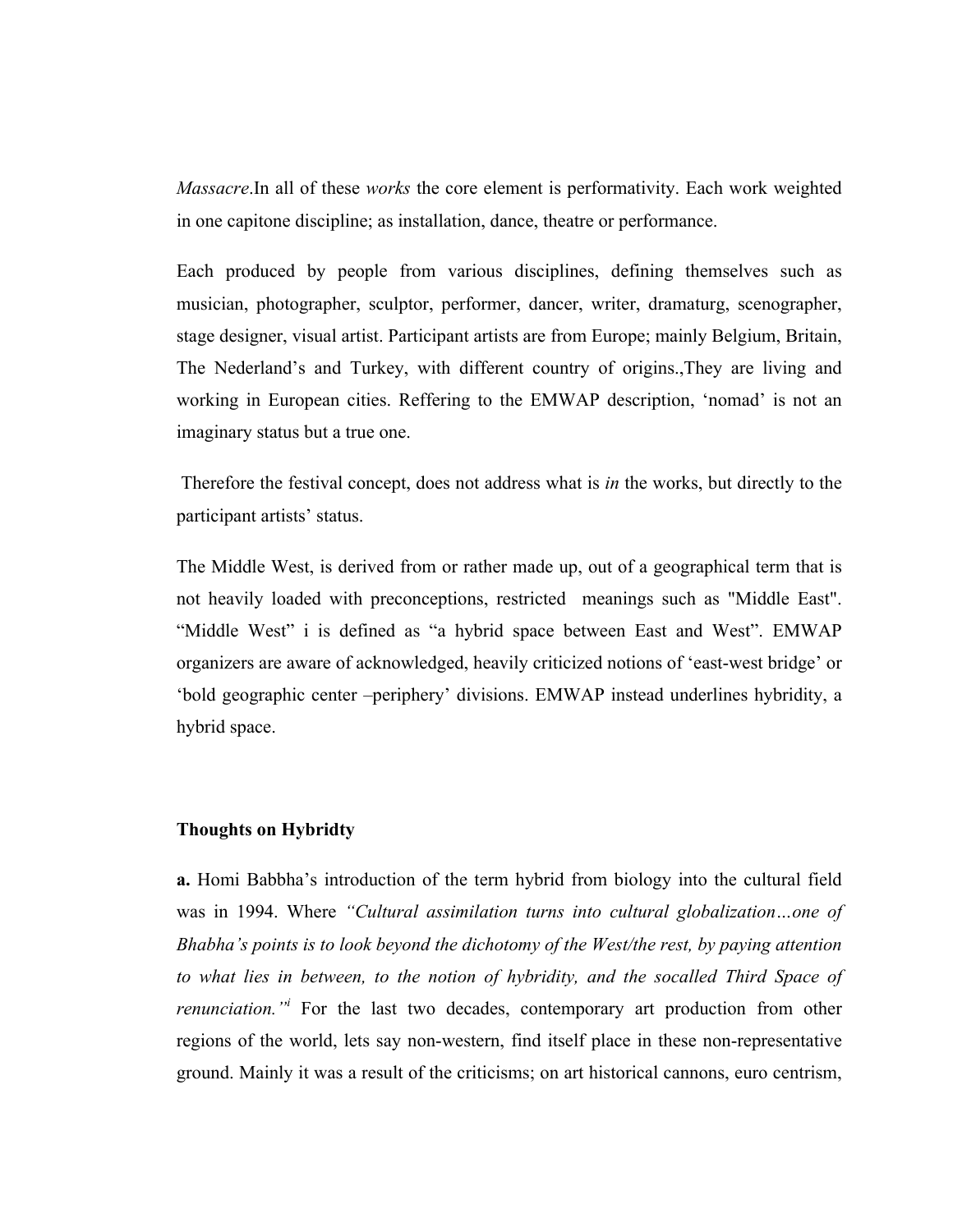postcolonial studies, queer studies, inclusion of other possible modernities into the filed of art among many other issues.

"*However, the concept of hybridity is not unconditionally accepted as a moment of the new international process of articulation, since it is sometimes interpreted as just another idea that clusters everything non*‑*Western together under the same name, and, despite their communal untranslatability, considers them to be the same… According to Coombes, the notion of hybridity is a strategy that is used to neutralize tensions and conflicting political interests between the West and its former colonies. By displaying the visual evidence of cultural meetings, such meetings are rendered interesting but unproblematic. Coombes argues that 'hybridity' is always considered to be a matter of meetings between Western and non*‑*Western cultures and never applies to the 'other within', the diaspora in Western metropolises."ii*

I find it very compelling to think about EMWAP revolving around previous debate about the new-internationalism which is specific to contemporary art discourse. It seems suitable to bring it into theatre and performance. Especially performances that are nonscript based and has the qualities adressing contemporary visual arts such as installation making.

**b.** The production is hybrid as participant artists' country of origin and as well as the mixing of different disciplines. For example, this mixture is very visible in terms of artistic experiment in Autonomous Scenoghraphy, where distinct fields merge into each other. Otherwise in the entire EMWAP performances interdisciplinary mix could be also defined as contributions of the experts, bringing their fields of expertise into the production.

*Autonomus Scenography's* debate come to mind as one of the performers of this field play, Gaëtan Bulourde commented informally on local theatre versus international. To me all the performances has this internationalization of the production, especially the use of language gives a clue. Performances that do not necessarily demand a native language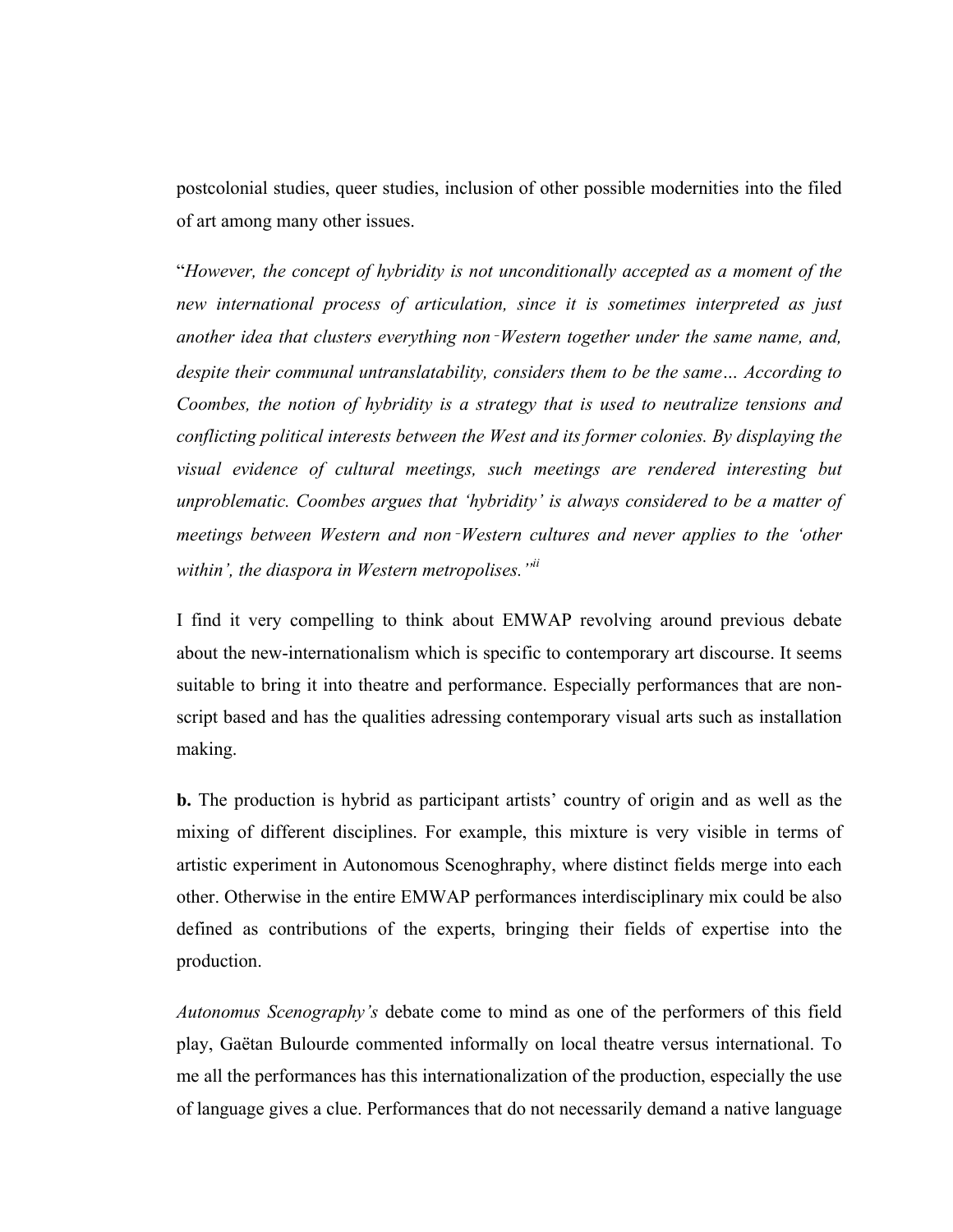become accessible to an international audience. In *Anonmyus Scenography* there were parts where one of the actors has a small piece of verbal performance with a made-up language— one can find slight familiarities with English and Dutch, which appeared to be decided all together with creator Meryem Bayram and both of the performers.

**c.** EMWAP, suggesting hybrid space, underlines a non-representative notion for its Turkish contributors, but can not prevents the self-exoticization, especially *Shrapnel*. Apart from discipline-centric concerns, such as subversion of history of performance and theatre, artistic stills and decisions, for whom was the play produced? I participated long ago an exhibition series titled *Normalization*, at Platform CAC in Istanbul. It was a series of exhibitions questioning 'art for export.' international elements of the entire festival, thinking in terms of *place* and *production dymamics.* 

#### **What is the essence that someone brings into a hybrid mix? What to mix?**

Defining an equal being from somewhere to the global ground.Therefore Instead of the symbolic references, local or cultural differences has more delicate ways to interfere in the works, in more sophisticated ways. I think where articulation would be beyond my reach in this text. National identity alone is not enough to define artists but still has huge impact, however more unfolded.

Also education has great importance, especially for those who has migrant background, when I asked Gurur Ertem, one of the guest speaker for Taldans' event; she commented that ; education wise, contemporary dance field in turkey is based on individual initiations which is quite different from the European peers. Mainly, producers migrate to the European cities where they can find better infrastructure, support and nontraditional approaches are available.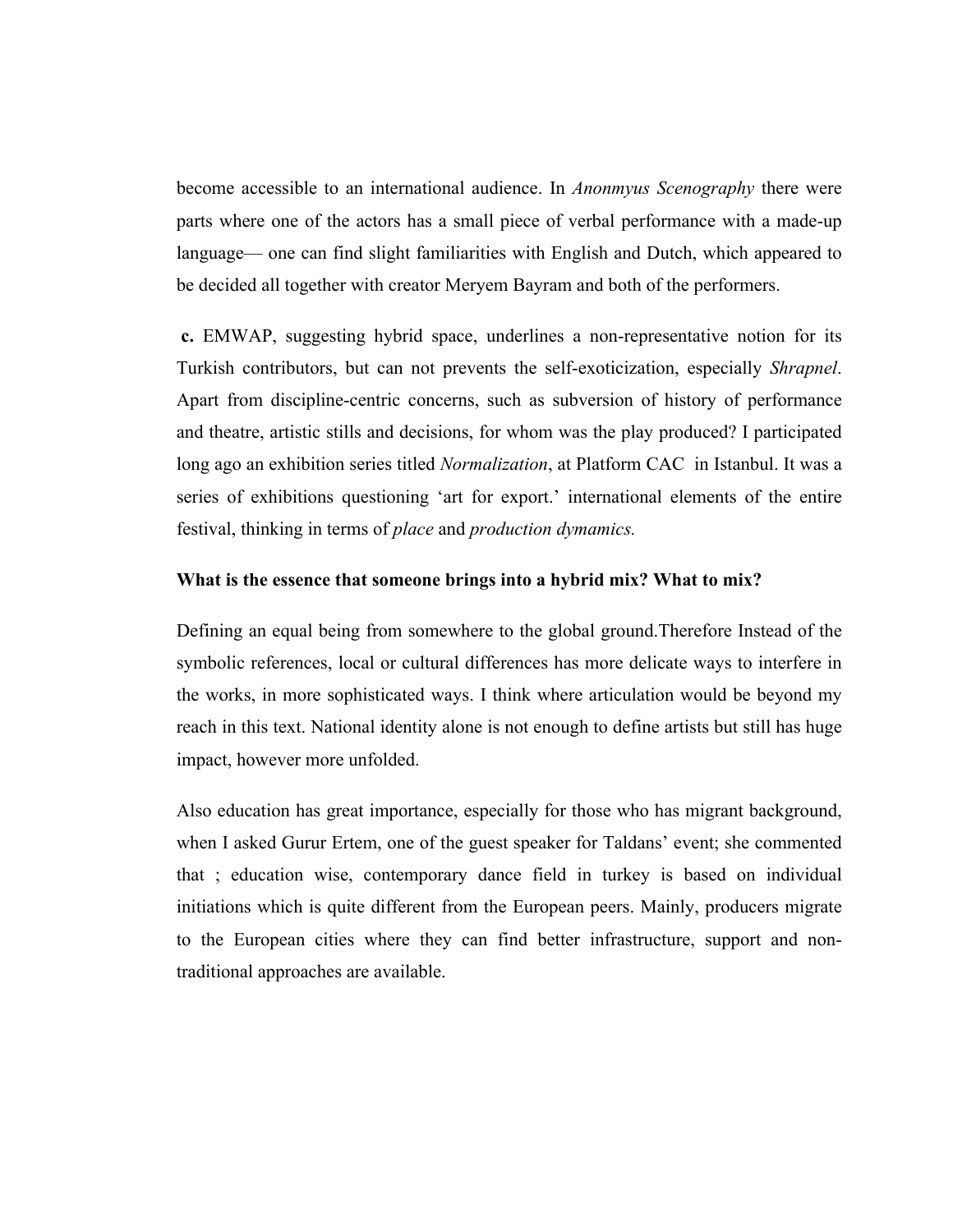#### **If all is global, where is Authentic?**

It seems "authentic" can be found in cultural unique events, such as Gezi Protests. Also conflict zones in the world become an interesting subject. How artists render these subjects in their work, for sure, differs. These are the moments where we need to apply our luggage of 'local-global'. *Shrapnel* can be an example. The writer of the play was not present at the debate but director Mehmet Ergen and performers from the Arcola Theatre were present. Performers stated that they did not know the situation about Roboski before they read the script. About the events between Turkish government and Kurdish guerilla activity, in the play, there were events reflected truly but historical mismatches and bringing international warfare makes Roboski massacre an example, example of "art for Export" However the play has certain derailment from the core of real events it still works, as a conflict zone story. There is a very thin line between making a performance approachable by a wider audience even a global one and making it exotic. The play including an emotional tone, didactic at some points, nicely contributed to the festival. As in the after talks, Director of Arcola, criticized Turkey's theatre and performance scene, mentioning that 'theatre and performance barely touche on political issues' in Turkey.

#### **Global artist vs. local spectator**

An opinion has risen out of debates that cultural differences comes into play not because of the participant artists cultural backgrounds (where are they from originally, where are they based, where they live and work) rather are effected by more of the conditions of the local environments (where physical production takes place, where they represent the work) Especially, when I asked to *Curating Space* if they had any concerns about the local environment, they immediately mentioned about the production of the material.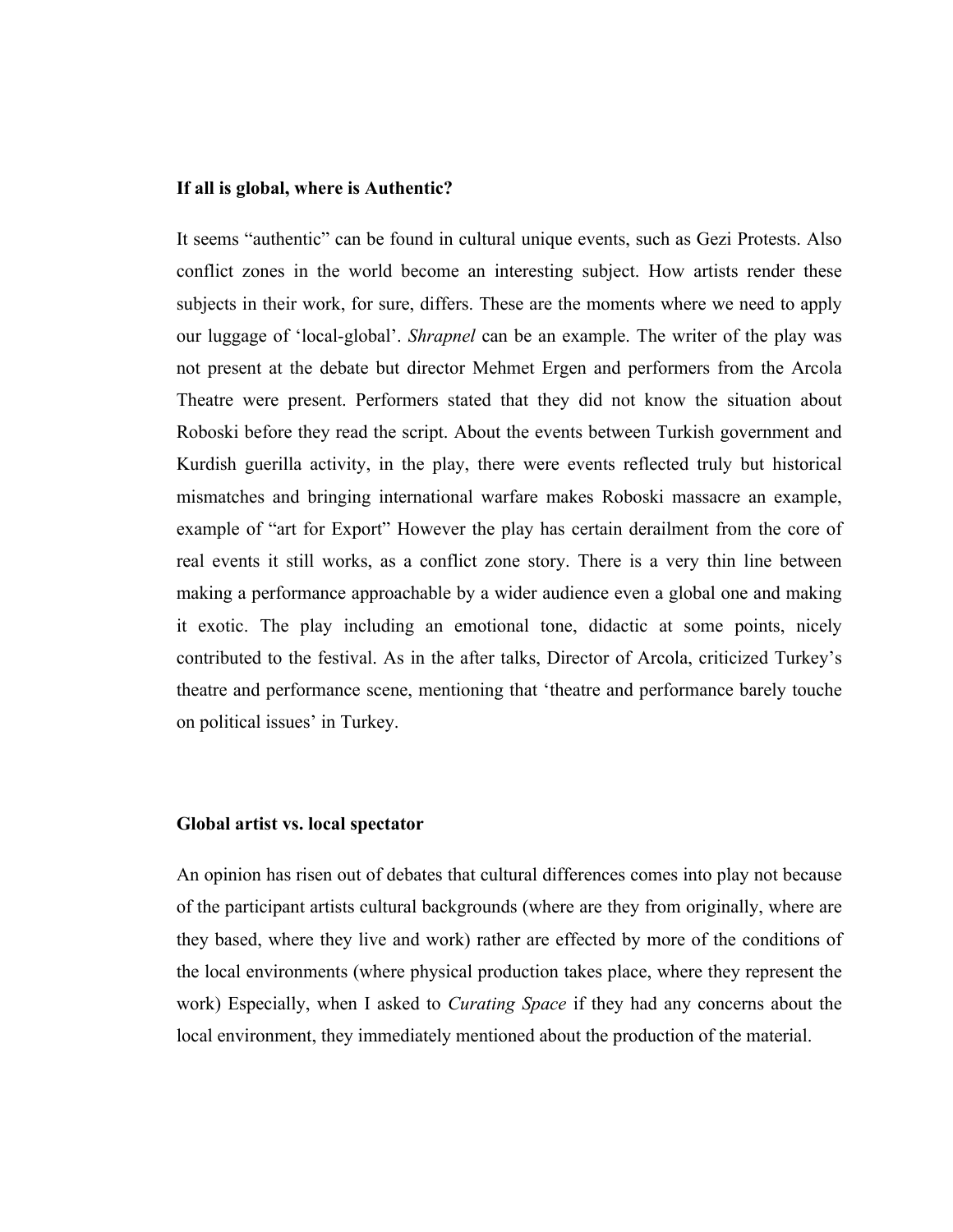Artist are not necessarily thinking of geography or cultural backgrounds and produce accordingly, the knowledge that they carry embedded with them, their contribution remains hidden at first sight. Usually cultural producers have had chances to produce in international environments, in different countries with different artist who all have different countries of origin. However local staff, local audience, ordinary life has quite a different setting and even though those masses travel for touristic reasons they are mostly not effected from the visited environment.

 Especially through the festival this is once more proven, artist usually developed further skills to 'work together'. For example, Taldans' two dancers from Turkey, Filiz Sızanlı and Mustafa Kaplan collaborate with an artist from Brazil, Vania Rovisco and they share similar worldview and find explanations on their collaboration methods. At the debate; Vania Rovisco was asked about to comment on this local event, Gezi Protests. She mentioned about her own experiences in Brasil. This approach is an example, artists are willing to 'merge' or 'blend' instead of 'underlining differences'. This positive attitude also brings some homogeneity in the artistic production in general, to me entire festival has formally global. To put it simply, EMWAP can take place anywhere in the world, any civilized society, and would reach an audience without trouble.

#### **Looking for interesting**

Contemporary art as Arthur Danto's terms, "Contemporary art is too pluralistic in intention and realization to allow itself to be captured along a single dimension.<sup>iii</sup> Visual arts has long been merged into other disciplines (after leaving fine arts) Still, performance, film, theatre are considered as distinct fields, regarding their institutional histories. Even though after 1960's visual art become more theatre and performance oriented (1960's democratization of the artistic production opened up possibilities) also visual arts, become more inclusive to performative practices and theatre. However,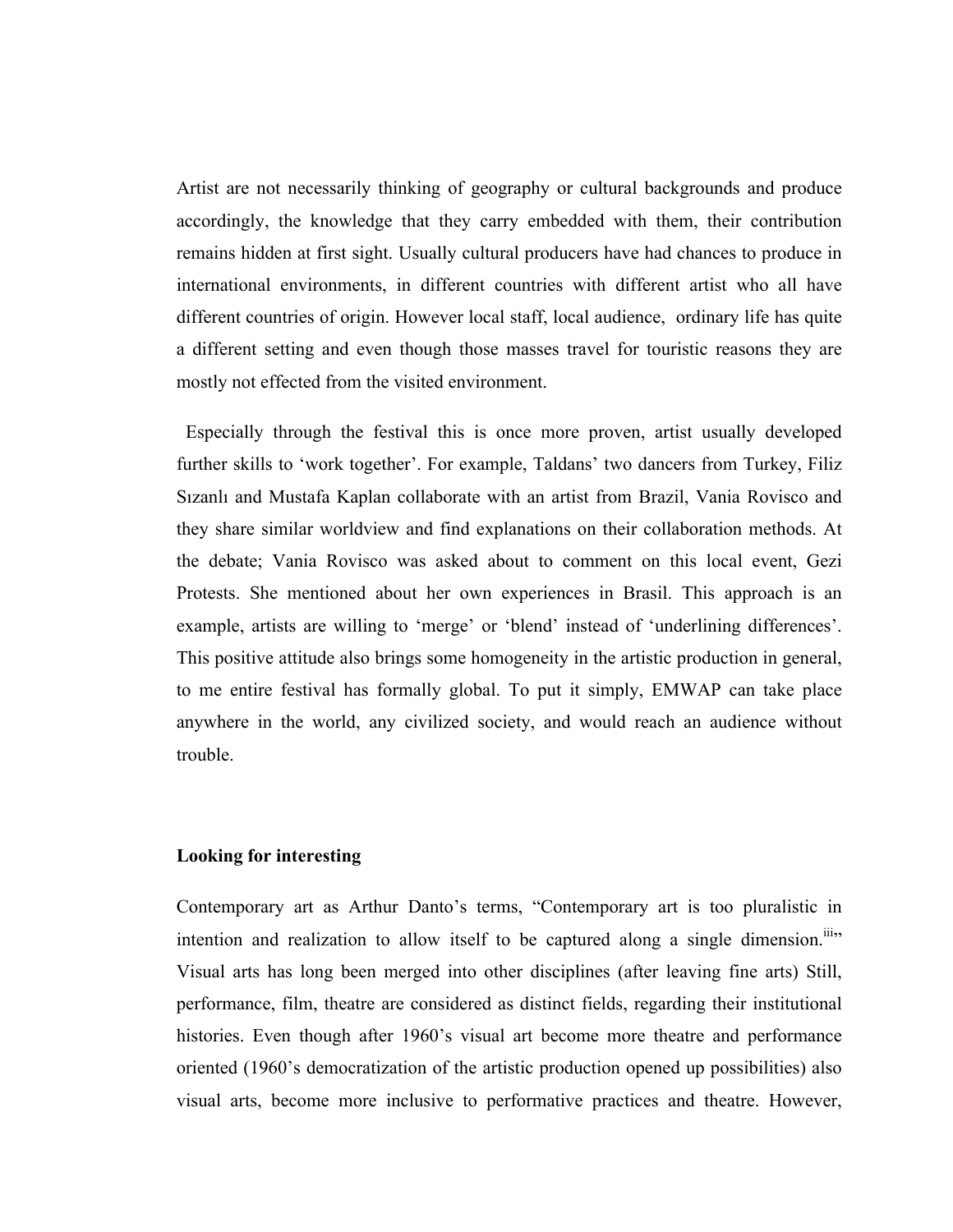because of the institutional structure (and subverting their own traditions) these fields still considered very distinct. As in the EMWAP productions, one could detect those inner-disciplinary decisions.

These are the historic acknowledged facts, however in art circles, there are many interest groups. These interest groups create their own knowledge blocks, their own discursive ground. Each production in the EMWAP project, has visible concrete agenda and some crucial matters to deal. That might be political subject of Arcola Theatre, Schwalbe's intention of demolishing the power structure between the audience and performer, cross disciplinary concerns of *Autonomus Scenography,* creating immediate visual experience of *Curating Spaces* can be examples of such various approaches.

#### **Discipline sensitive discourses and attempts to subvert**

*Schwalbe Cheats***,** a game about human violence insticts, ambition and its limits. It aims to avoid the audience-performer hierarchies. Thematically Schwalbe's general approach to human condition, has itself universal qualities. *Schwalbe Cheats***,** a game about human violence insticts, not only European or any origin, but belonging to human species. Supporting this international tendency as it can be seen in the collective that speak in Dutch among each other but they produce in English. On my inquiry about the production phase, there are very little concern about the local environment. Electricity cuts in Istanbul has profound effect on the artists then the local political concerns.

Where also *Holy Holy Holy* has similar approach thematically, not entertaintment since adaptation, appropriation and subjective passages through visual culture; duping, Disney characters, astronaut, drag queen, club culture; another attempt to be close to its audience. *Holly Holy Holy* is mainly relating to contemporary urban culture. However the subject of the play is 'Belief' this ideological and political subject also moves into a more generalized abstract point.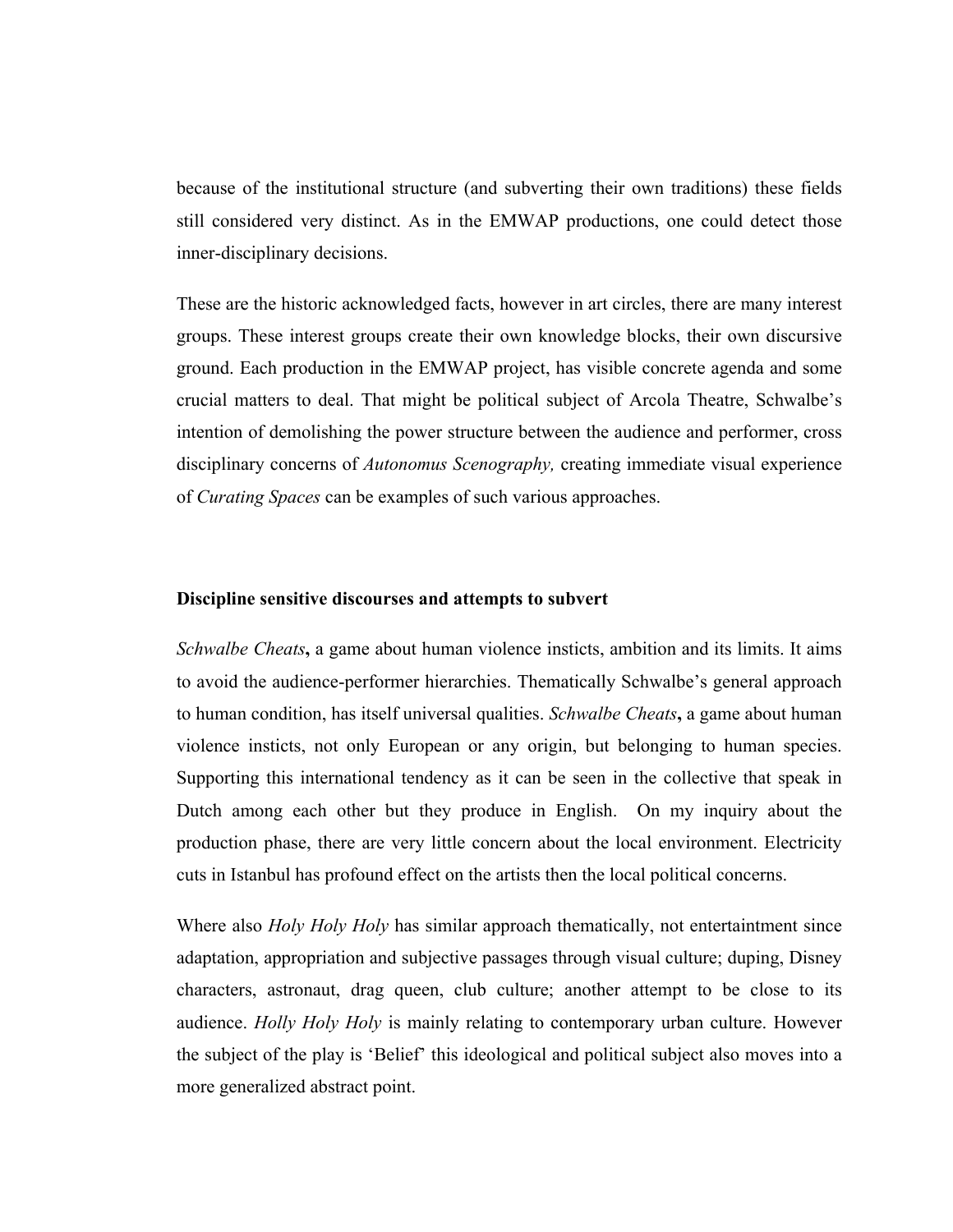The local embedded knowledge especially meanings of visual elements become important for producers when they travel. For example, *Holy Holy Holy*, invited sculpture artist Kaleb De Groot, he commented on the stage/installation element, huge airfilled striped fabric column, the material commonly called as "Turkish bag" in Europe, which is Dutch flag colours become something else in Istanbul. He wanted to choose colors for the final sculpture, which has not a special meaning for the local audience —such as orange means for the Dutch. He used colors that are not engaged to an ideology and bounded by a precise meaning for Istanbulers. Interestingly, Kaleb De Groot uses the same consturaction material, with *Curating Space* at Salt. The urban identity of the city of Istanbul, especially what you get from the first sight, is the material of the ongoing construction metal panels were appearent.

*Anonymus Scenography*, by Meryem Bayram, developed with and performed by Gaëtan Bulourde and Clément Layes, was one of the most visually diligent performance of the festival, where scenography/stage become the main element and object of the work. They avoided completely cultural elements, rather having a lot of art historical references.

*Curating Space* is placed in a non-theatre space among the festival events. Only this work was is in a gallery environment. However, such work was "theatrical" precisely because it depended upon the presence of the spectator in order to be complete.

#### **Audience**

The notion of audience is always problematic, in many senses. However, Festival venues also determined the audience, where Salt forum space is an quite hectic street of Istanbul that has annual 400 000 visitors, Moda Sahnesi is self-sufficient focused on theatre, stage arts, smaller scale D22 and Talimhane theatre in a residential district. Variation between the spaces, and their regular visitors also changes the audience structure and